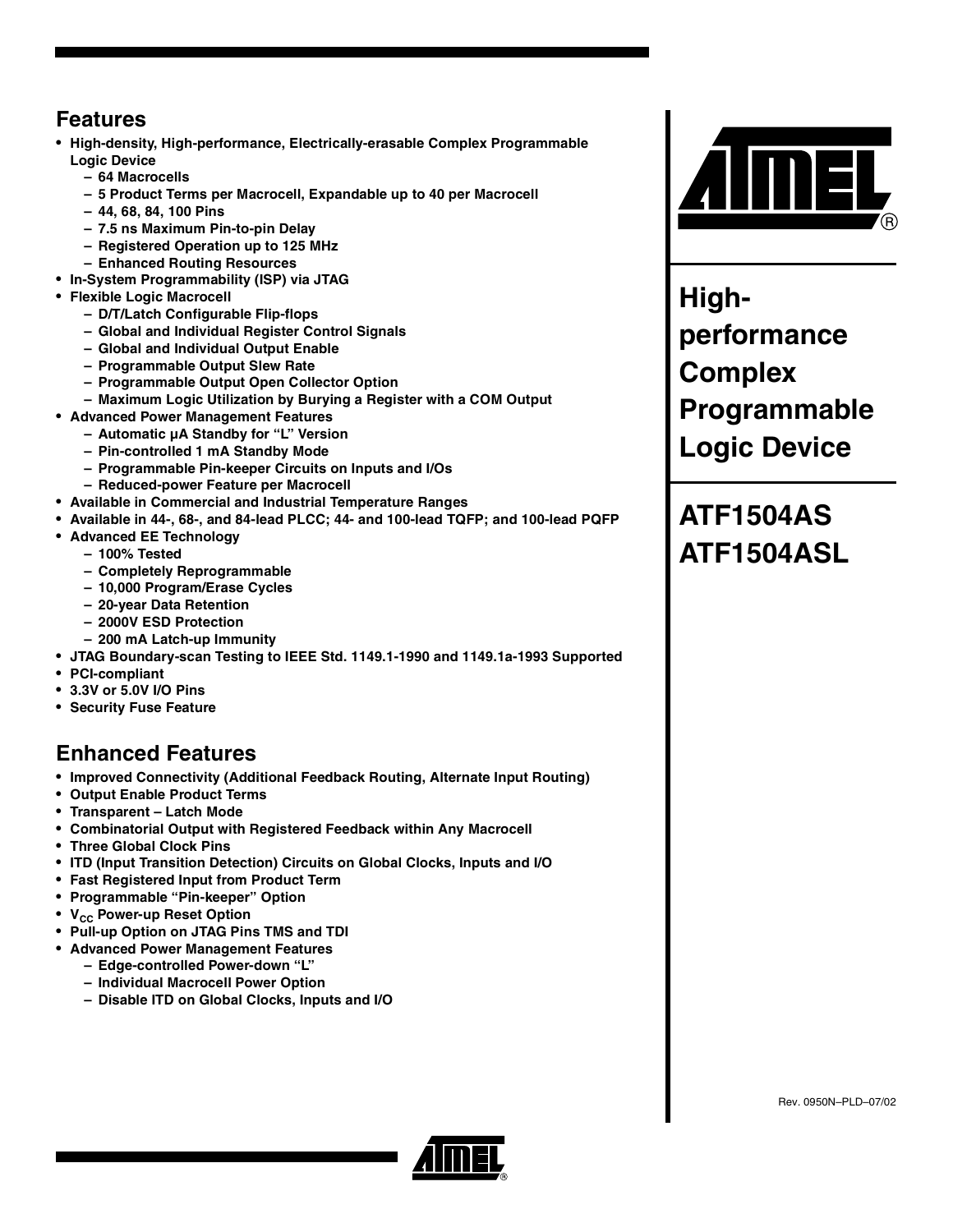





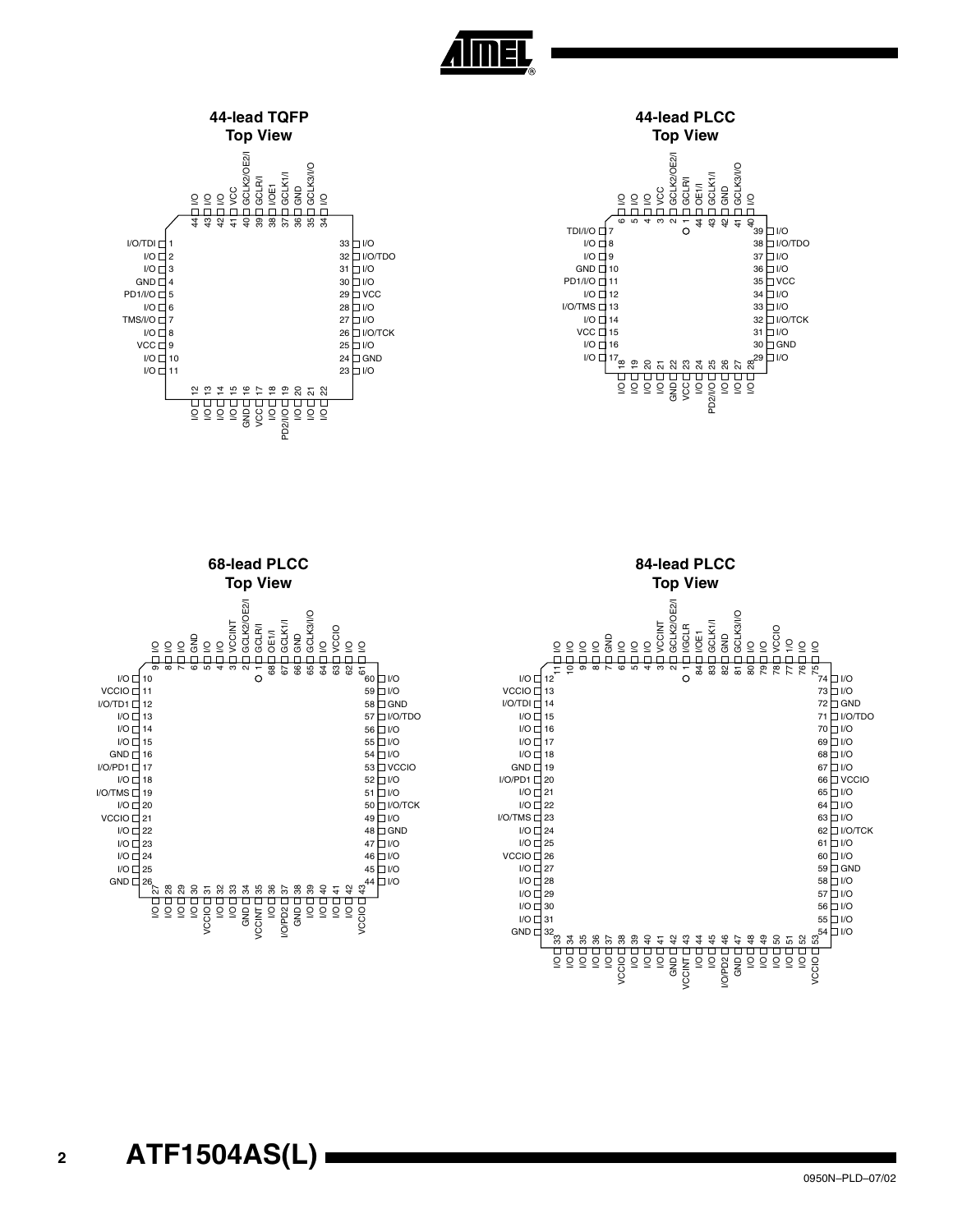

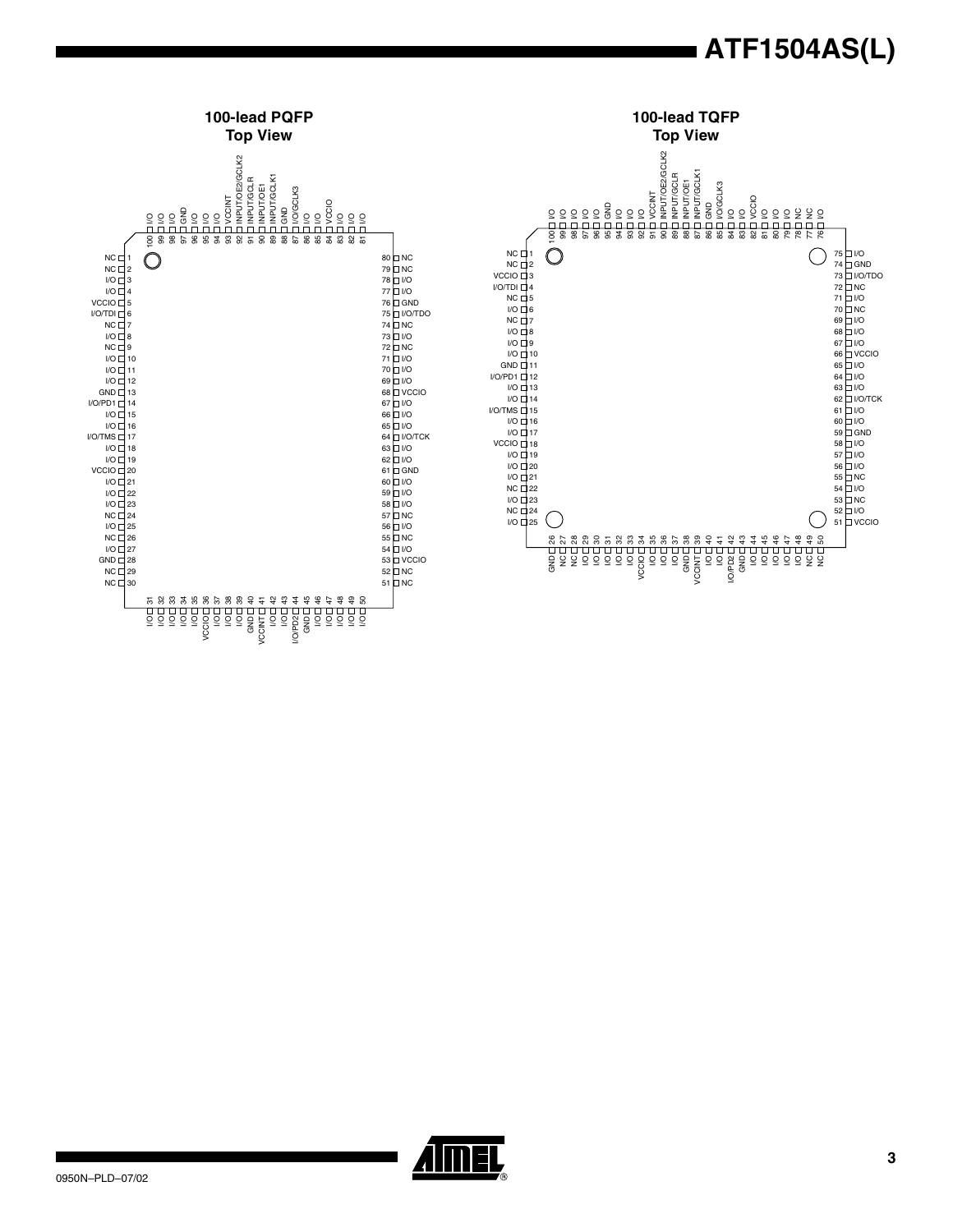

**Description** The ATF1504AS is a high-performance, high-density complex programmable logic device (CPLD) that utilizes Atmel's proven electrically-erasable memory technology. With 64 logic macrocells and up to 68 inputs, it easily integrates logic from several TTL, SSI, MSI, LSI and classic PLDs. The ATF1504AS's enhanced routing switch matrices increase usable gate count and the odds of successful pin-locked design modifications.

> The ATF1504AS has up to 68 bi-directional I/O pins and four dedicated input pins, depending on the type of device package selected. Each dedicated pin can also serve as a global control signal, register clock, register reset or output enable. Each of these control signals can be selected for use individually within each macrocell.

> Each of the 64 macrocells generates a buried feedback that goes to the global bus. Each input and I/O pin also feeds into the global bus. The switch matrix in each logic block then selects 40 individual signals from the global bus. Each macrocell also generates a foldback logic term that goes to a regional bus. Cascade logic between macrocells in the ATF1504AS allows fast, efficient generation of complex logic functions. The ATF1504AS contains four such logic chains, each capable of creating sum term logic with a fan-in of up to 40 product terms.

> The ATF1504AS macrocell, shown in Figure 1, is flexible enough to support highly-complex logic functions operating at high speed. The macrocell consists of five sections: product terms and product term select multiplexer, OR/XOR/CASCADE logic, a flip-flop, output select and enable, and logic array inputs.

# **<sup>4</sup> ATF1504AS(L)**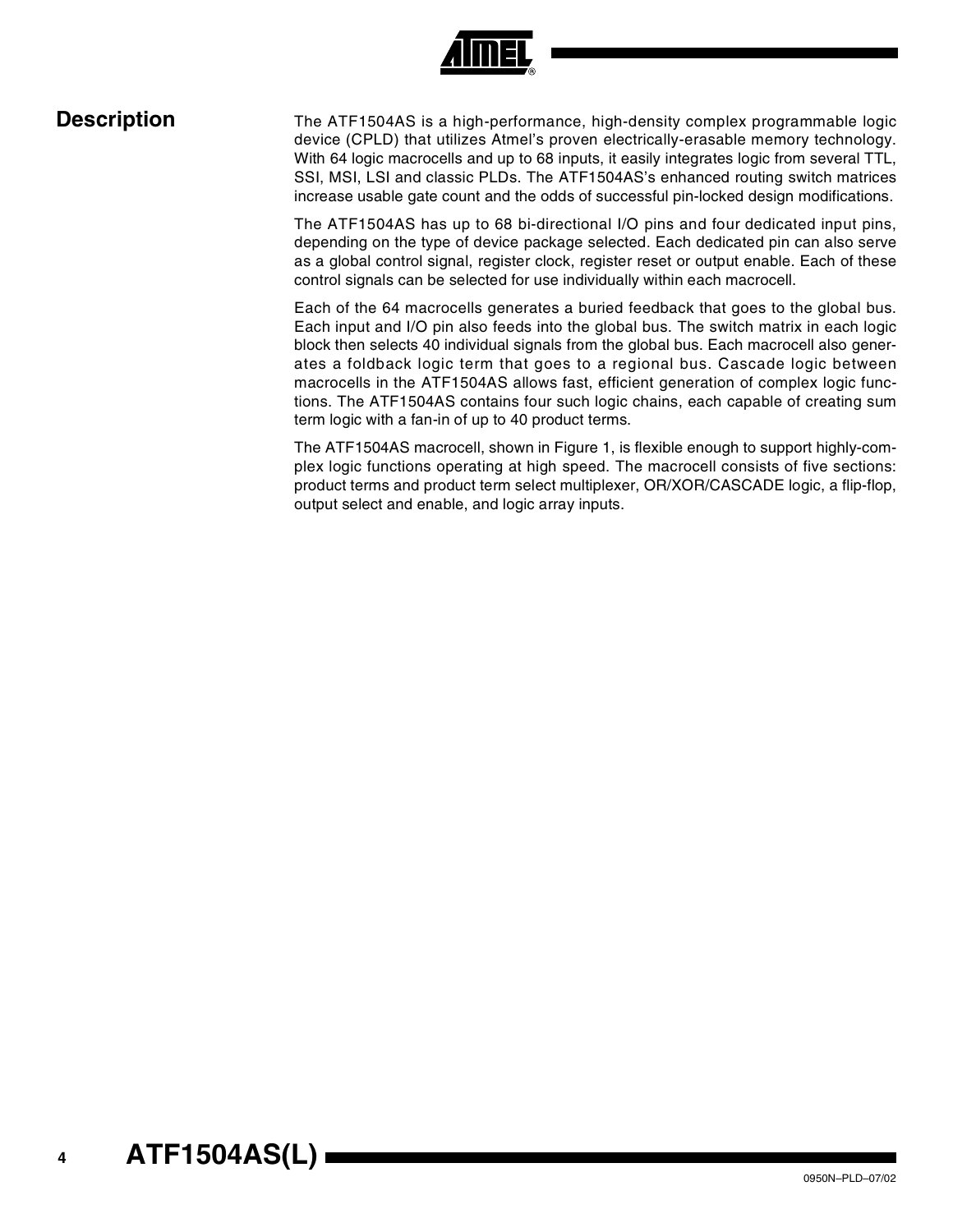



Unused product terms are automatically disabled by the compiler to decrease power consumption. A security fuse, when programmed, protects the contents of the ATF1504AS. Two bytes (16 bits) of User Signature are accessible to the user for purposes such as storing project name, part number, revision or date. The User Signature is accessible regardless of the state of the security fuse.

The ATF1504AS device is an in-system programmable (ISP) device. It uses the industry-standard 4-pin JTAG interface (IEEE Std. 1149.1), and is fully-compliant with JTAG's Boundary-scan Description Language (BSDL). ISP allows the device to be programmed without removing it from the printed circuit board. In addition to simplifying the manufacturing flow, ISP also allows design modifications to be made in the field via software.

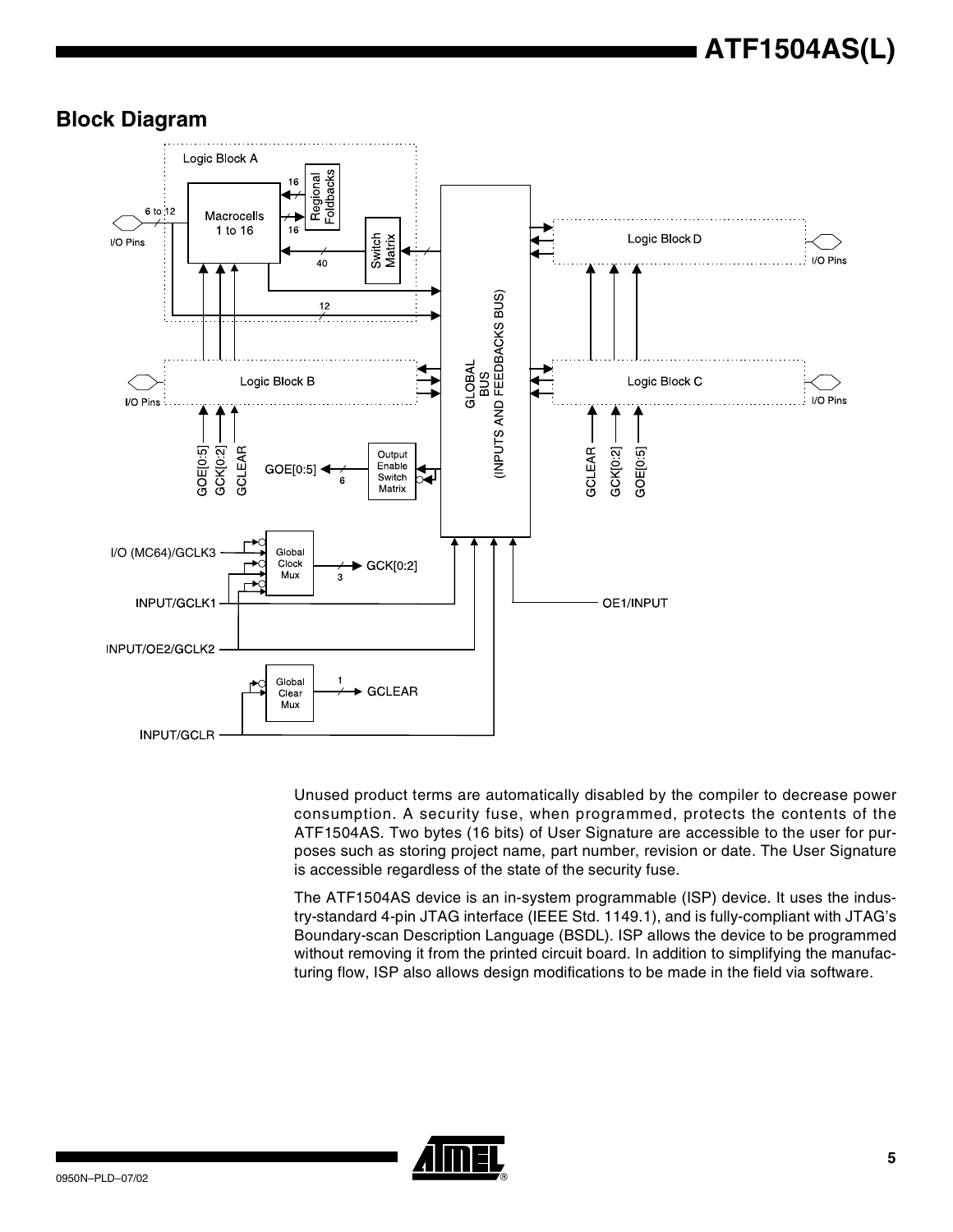|  | л |
|--|---|

| <b>Product Terms and Select</b><br>Mux | Each ATF1504AS macrocell has five product terms. Each product term receives as its<br>possible inputs all signals from both the global bus and regional bus.                                                                                                                                                                                                                                                                                                                                                                                                                                                                                                                 |
|----------------------------------------|------------------------------------------------------------------------------------------------------------------------------------------------------------------------------------------------------------------------------------------------------------------------------------------------------------------------------------------------------------------------------------------------------------------------------------------------------------------------------------------------------------------------------------------------------------------------------------------------------------------------------------------------------------------------------|
|                                        | The product term select multiplexer (PTMUX) allocates the five product terms as<br>needed to the macrocell logic gates and control signals. The PTMUX programming is<br>determined by the design compiler, which selects the optimum macrocell configuration.                                                                                                                                                                                                                                                                                                                                                                                                                |
| <b>OR/XOR/CASCADE Logic</b>            | The ATF1504AS's logic structure is designed to efficiently support all types of logic.<br>Within a single macrocell, all the product terms can be routed to the OR gate, creating a<br>5-input AND/OR sum term. With the addition of the CASIN from neighboring macrocells,<br>this can be expanded to as many as 40 product terms with a little small additional delay.                                                                                                                                                                                                                                                                                                     |
|                                        | The macrocell's XOR gate allows efficient implementation of compare and arithmetic<br>functions. One input to the XOR comes from the OR sum term. The other XOR input can<br>be a product term or a fixed high- or low-level. For combinatorial outputs, the fixed level<br>input allows polarity selection. For registered functions, the fixed levels allow DeMorgan<br>minimization of product terms. The XOR gate is also used to emulate T- and JK-type<br>flip-flops.                                                                                                                                                                                                  |
| <b>Flip-flop</b>                       | The ATF1504AS's flip-flop has very flexible data and control functions. The data input<br>can come from either the XOR gate, from a separate product term or directly from the<br>I/O pin. Selecting the separate product term allows creation of a buried registered feed-<br>back within a combinatorial output macrocell. (This feature is automatically implemented<br>by the fitter software). In addition to D, T, JK and SR operation, the flip-flop can also be<br>configured as a flow-through latch. In this mode, data passes through when the clock is<br>high and is latched when the clock is low.                                                             |
|                                        | The clock itself can be either one of the Global CLK Signals (GCK[0 : 2]) or an individual<br>product term. The flip-flop changes state on the clock's rising edge. When the GCK sig-<br>nal is used as the clock, one of the macrocell product terms can be selected as a clock<br>enable. When the clock enable function is active and the enable signal (product term) is<br>low, all clock edges are ignored. The flip-flop's asynchronous reset signal (AR) can be<br>either the Global Clear (GCLEAR), a product term, or always off. AR can also be a logic<br>OR of GCLEAR with a product term. The asynchronous preset (AP) can be a product<br>term or always off. |
| <b>Output Select and Enable</b>        | The ATF1504AS macrocell output can be selected as registered or combinatorial. The<br>buried feedback signal can be either combinatorial or registered signal regardless of<br>whether the output is combinatorial or registered.                                                                                                                                                                                                                                                                                                                                                                                                                                            |
|                                        | The output enable multiplexer (MOE) controls the output enable signals. Any buffer can<br>be permanently enabled for simple output operation. Buffers can also be permanently<br>disabled to allow use of the pin as an input. In this configuration all the macrocell<br>resources are still available, including the buried feedback, expander and CASCADE<br>logic. The output enable for each macrocell can be selected as either of the two dedi-<br>cated OE input pins as an I/O pin configured as an input, or as an individual product<br>term.                                                                                                                     |
| <b>Global Bus/Switch Matrix</b>        | The global bus contains all input and I/O pin signals as well as the buried feedback sig-<br>nal from all 64 macrocells. The switch matrix in each logic block receives as its possible<br>inputs all signals from the global bus. Under software control, up to 40 of these signals<br>can be selected as inputs to the logic block.                                                                                                                                                                                                                                                                                                                                        |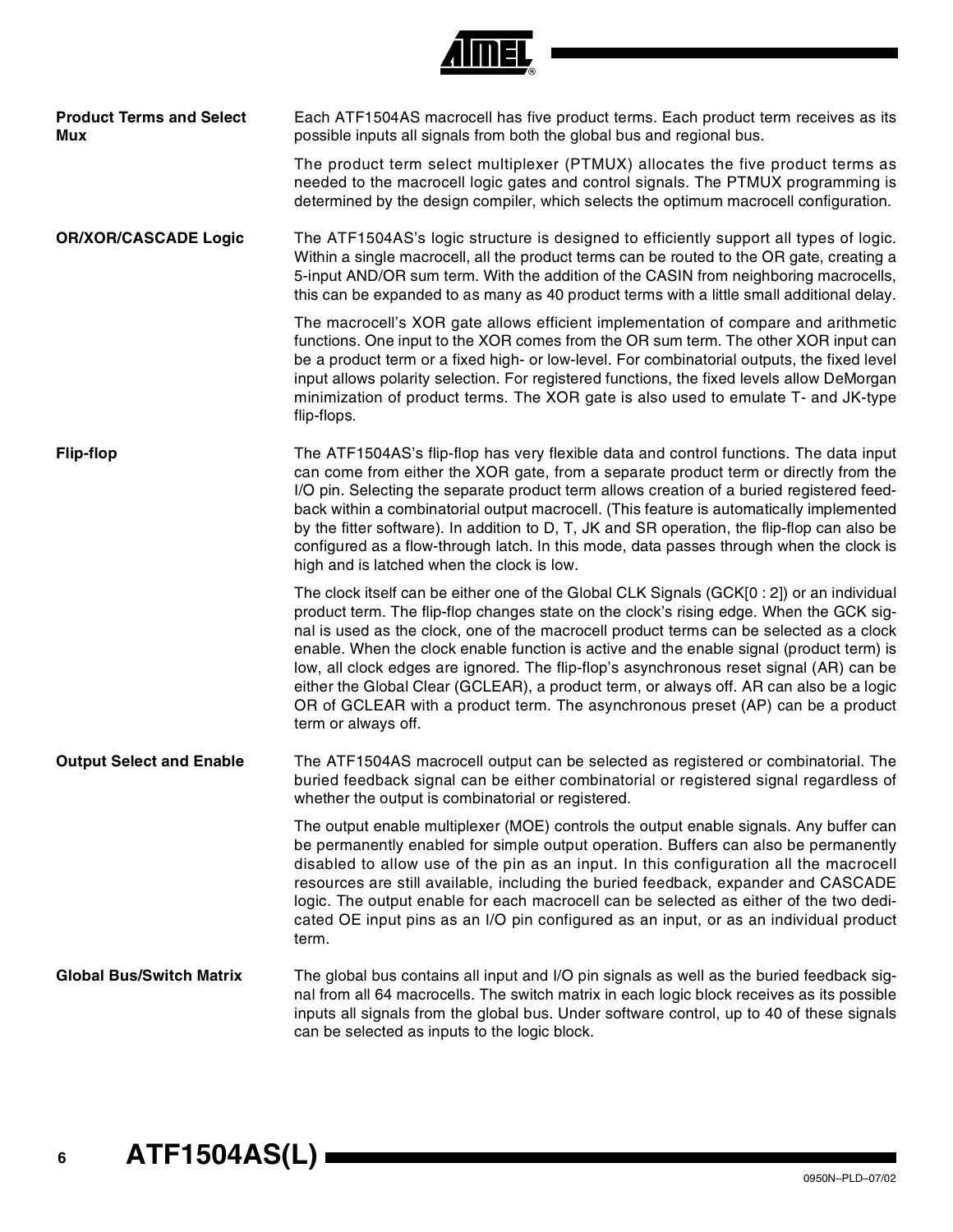Foldback Bus **Each macrocell also generates a foldback product term.** This signal goes to the regional bus and is available to four macrocells. The foldback is an inverse polarity of one of the macrocell's product terms. The sixteen foldback terms in each region allow generation of high fan-in sum terms (up to sixteen product terms) with a nominal additional delay.





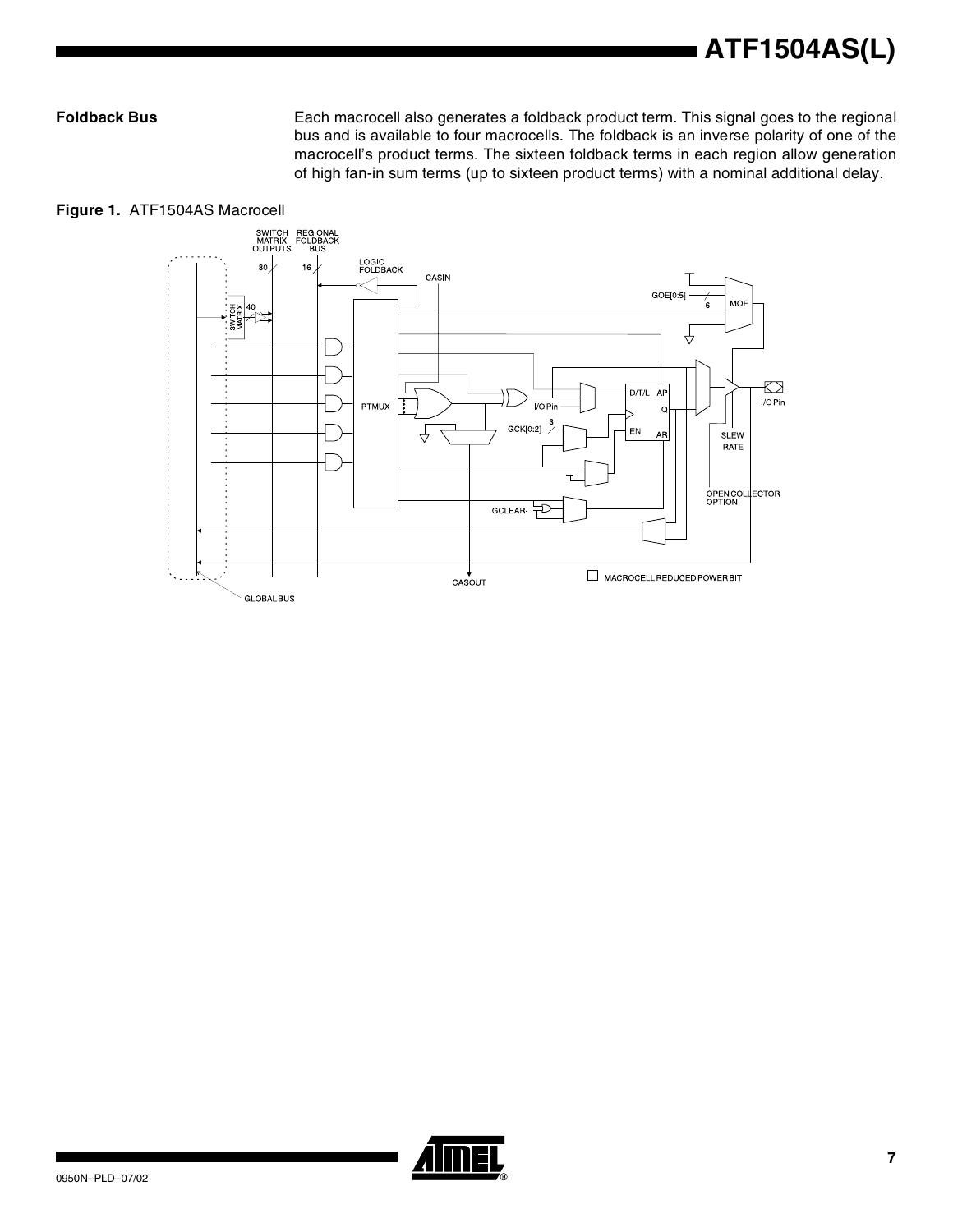

### **Programmable Pinkeeper Option for Inputs and I/Os**

The ATF1504AS offers the option of programming all input and I/O pins so that pinkeeper circuits can be utilized. When any pin is driven high or low and then subsequently left floating, it will stay at that previous high- or low-level. This circuitry prevents unused input and I/O lines from floating to intermediate voltage levels, which causes unnecessary power consumption and system noise. The keeper circuits eliminate the need for external pull-up resistors and eliminate their DC power consumption.

#### **Input Diagram**



#### **Speed/Power Management**

The ATF1504AS has several built-in speed and power management features. The ATF1504AS contains circuitry that automatically puts the device into a low-power standby mode when no logic transitions are occurring. This not only reduces power consumption during inactive periods, but also provides proportional power savings for most applications running at system speeds below 5 MHz. This feature may be selected as a device option.

#### **I/O Diagram**



To further reduce power, each ATF1504AS macrocell has a Reduced Power bit feature. This feature allows individual macrocells to be configured for maximum power savings. This feature may be selected as a design option.

All ATF1504AS also have an optional power-down mode. In this mode, current drops to below 10 mA. When the power-down option is selected, either PD1 or PD2 pins (or both) can be used to power-down the part. The power-down option is selected in the design source file. When enabled, the device goes into power-down when either PD1 or PD2 is high. In the power-down mode, all internal logic signals are latched and held, as are any enabled outputs.

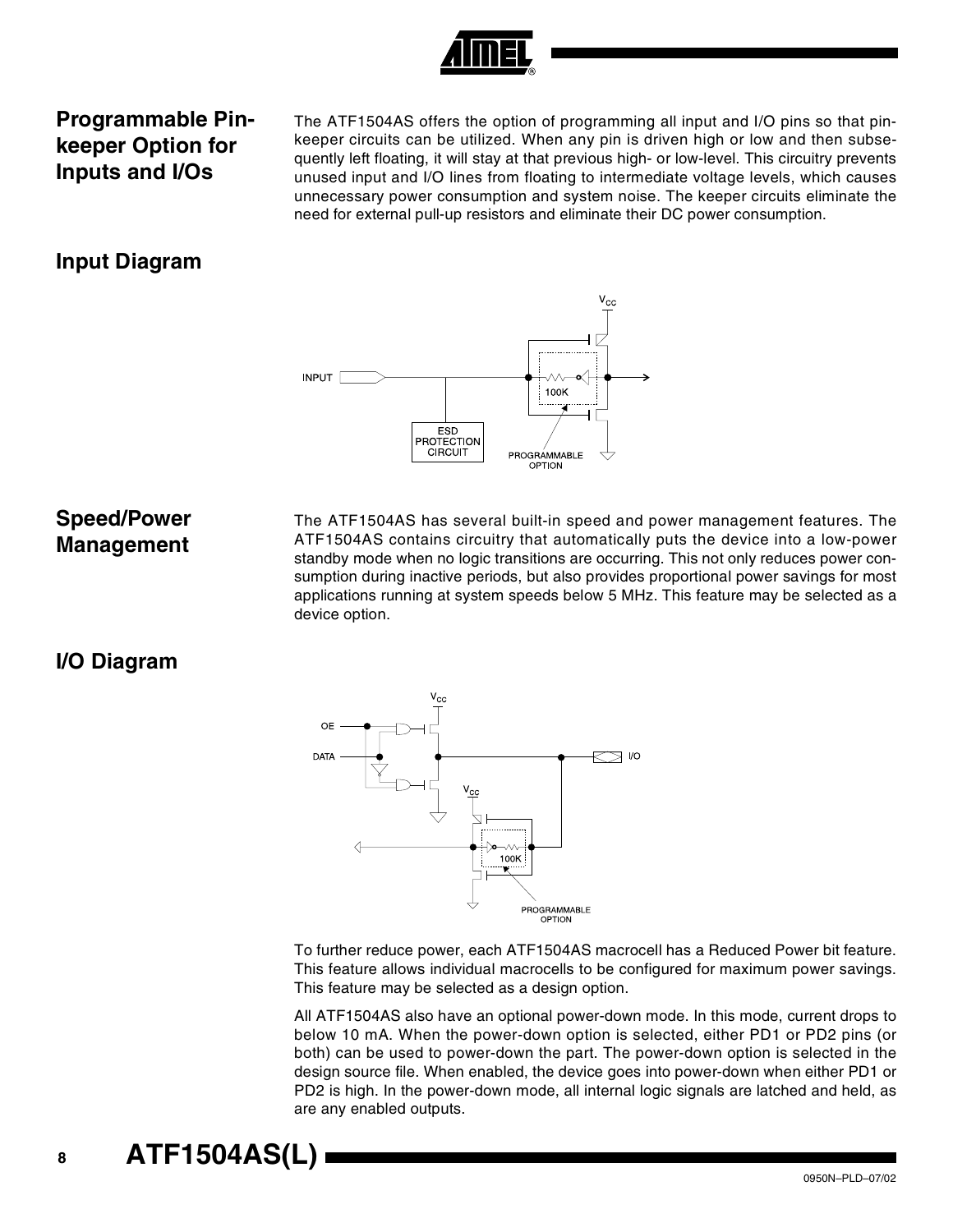|                                          | All pin transitions are ignored until the PD pin is brought low. When the power-down fea-<br>ture is enabled, the PD1 or PD2 pin cannot be used as a logic input or output. However,<br>the pin's macrocell may still be used to generate buried foldback and cascade logic<br>signals.                                                                                                                                                                                                                 |
|------------------------------------------|---------------------------------------------------------------------------------------------------------------------------------------------------------------------------------------------------------------------------------------------------------------------------------------------------------------------------------------------------------------------------------------------------------------------------------------------------------------------------------------------------------|
|                                          | All power-down AC characteristic parameters are computed from external input or I/O<br>pins, with Reduced Power Bit turned on. For macrocells in reduced-power mode<br>(reduced-power bit turned on), the reduced-power adder, tRPA, must be added to the<br>AC parameters, which include the data paths $t_{\text{LAD}}$ , $t_{\text{LAC}}$ , $t_{\text{IC}}$ , $t_{\text{ACL}}$ , $t_{\text{ACH}}$ and $t_{\text{SEXP}}$ .                                                                            |
|                                          | The ATF1504AS macrocell also has an option whereby the power can be reduced on a<br>per macrocell basis. By enabling this power-down option, macrocells that are not used<br>in an application can be turned-down, thereby reducing the overall power consumption<br>of the device.                                                                                                                                                                                                                     |
|                                          | Each output also has individual slew rate control. This may be used to reduce system<br>noise by slowing down outputs that do not need to operate at maximum speed. Outputs<br>default to slow switching, and may be specified as fast switching in the design file.                                                                                                                                                                                                                                    |
| <b>Design Software</b><br><b>Support</b> | ATF1504AS designs are supported by several industry-standard third-party tools. Auto-<br>mated fitters allow logic synthesis using a variety of high level description languages<br>and formats.                                                                                                                                                                                                                                                                                                        |
| <b>Power-up Reset</b>                    | The ATF1504AS is designed with a power-up reset, a feature critical for state machine<br>initialization. At a point delayed slightly from $V_{CC}$ crossing $V_{RST}$ , all registers will be ini-<br>tialized, and the state of each output will depend on the polarity of its buffer. However,<br>due to the asynchronous nature of reset and uncertainty of how $V_{CC}$ actually rises in the<br>system, the following conditions are required:<br>1. The $V_{CC}$ rise must be monotonic,          |
|                                          | 2. After reset occurs, all input and feedback setup times must be met before driving<br>the clock pin high, and,<br>3. The clock must remain stable during $T_{p}$ .                                                                                                                                                                                                                                                                                                                                    |
|                                          | The ATF1504AS has two options for the hysteresis about the reset level, $V_{RST}$ , Small<br>and Large. During the fitting process users may configure the device with the Power-up<br>Reset hysteresis set to Large or Small. Atmel POF2JED users may select the Large<br>option by including the flag "-power_reset" on the command line after "filename.POF".<br>To allow the registers to be properly reinitialized with the Large hysteresis option<br>selected, the following condition is added: |
|                                          | 4. If $V_{CC}$ falls below 2.0V, it must shut off completely before the device is turned on<br>again.                                                                                                                                                                                                                                                                                                                                                                                                   |
|                                          | When the Large hysteresis option is active, $I_{CC}$ is reduced by several hundred micro-<br>amps as well.                                                                                                                                                                                                                                                                                                                                                                                              |
| <b>Security Fuse Usage</b>               | A single fuse is provided to prevent unauthorized copying of the ATF1504AS fuse pat-<br>terns. Once programmed, fuse verify is inhibited. However, the 16-bit User Signature<br>remains accessible.                                                                                                                                                                                                                                                                                                     |

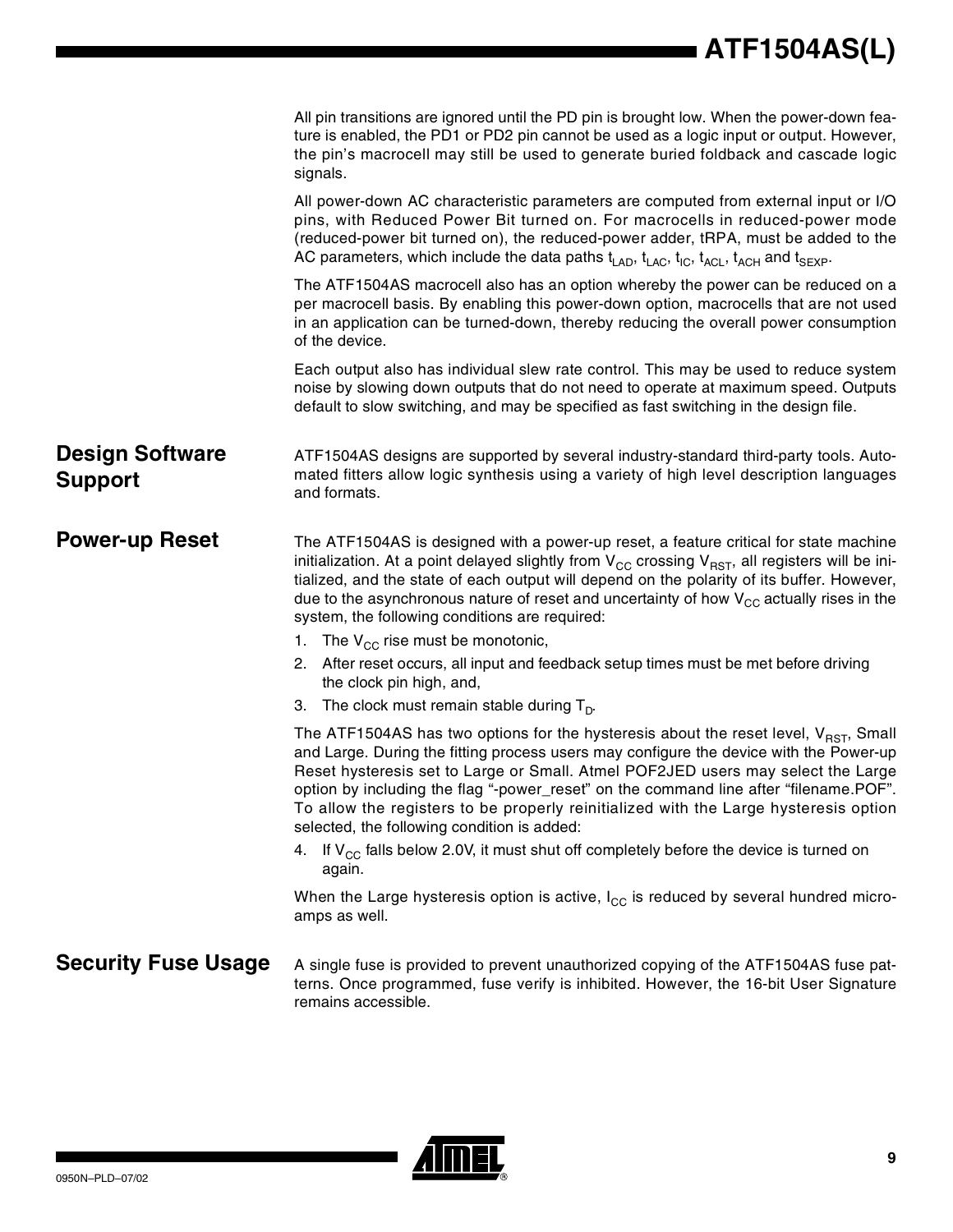

| Programming                                 | ATF1504AS devices are in-system programmable (ISP) devices utilizing the 4-pin JTAG<br>protocol. This capability eliminates package handling normally required for programming<br>and facilitates rapid design iterations and field changes. |                                                                                                                                                                                                                                                                                                                                                                                                                                                                                                                               |  |  |  |  |  |  |  |  |
|---------------------------------------------|----------------------------------------------------------------------------------------------------------------------------------------------------------------------------------------------------------------------------------------------|-------------------------------------------------------------------------------------------------------------------------------------------------------------------------------------------------------------------------------------------------------------------------------------------------------------------------------------------------------------------------------------------------------------------------------------------------------------------------------------------------------------------------------|--|--|--|--|--|--|--|--|
|                                             |                                                                                                                                                                                                                                              | Atmel provides ISP hardware and software to allow programming of the ATF1504AS via<br>the PC. ISP is performed by using either a download cable or a comparable board tester<br>or a simple microprocessor interface.                                                                                                                                                                                                                                                                                                         |  |  |  |  |  |  |  |  |
|                                             |                                                                                                                                                                                                                                              | To facilitate ISP programming by the Automated Test Equipment (ATE) vendors. Serial<br>Vector Format (SVF) files can be created by Atmel provided software utilities.                                                                                                                                                                                                                                                                                                                                                         |  |  |  |  |  |  |  |  |
|                                             |                                                                                                                                                                                                                                              | ATF1504AS devices can also be programmed using standard third-party programmers.<br>With third-party programmer, the JTAG ISP port can be disabled thereby allowing<br>four additional I/O pins to be used for logic.                                                                                                                                                                                                                                                                                                         |  |  |  |  |  |  |  |  |
|                                             |                                                                                                                                                                                                                                              | Contact your local Atmel representatives or Atmel PLD applications for details.                                                                                                                                                                                                                                                                                                                                                                                                                                               |  |  |  |  |  |  |  |  |
| <b>ISP Programming</b><br><b>Protection</b> |                                                                                                                                                                                                                                              | The ATF1504AS has a special feature that locks the device and prevents the inputs and<br>I/O from driving if the programming process is interrupted for any reason. The inputs<br>and I/O default to high-Z state during such a condition. In addition the pin-keeper option<br>preserves the former state during device programming, if this circuit were previously<br>programmed on the device. This prevents disturbing the operation of other circuits in the<br>system while the ATF1504AS is being programmed via ISP. |  |  |  |  |  |  |  |  |
|                                             | All ATF1504AS devices are initially shipped in the erased state thereby making them<br>ready to use for ISP.                                                                                                                                 |                                                                                                                                                                                                                                                                                                                                                                                                                                                                                                                               |  |  |  |  |  |  |  |  |
|                                             | Note:                                                                                                                                                                                                                                        | For more information refer to the "Designing for In-System Programmability with Atmel<br>CPLDs" application note.                                                                                                                                                                                                                                                                                                                                                                                                             |  |  |  |  |  |  |  |  |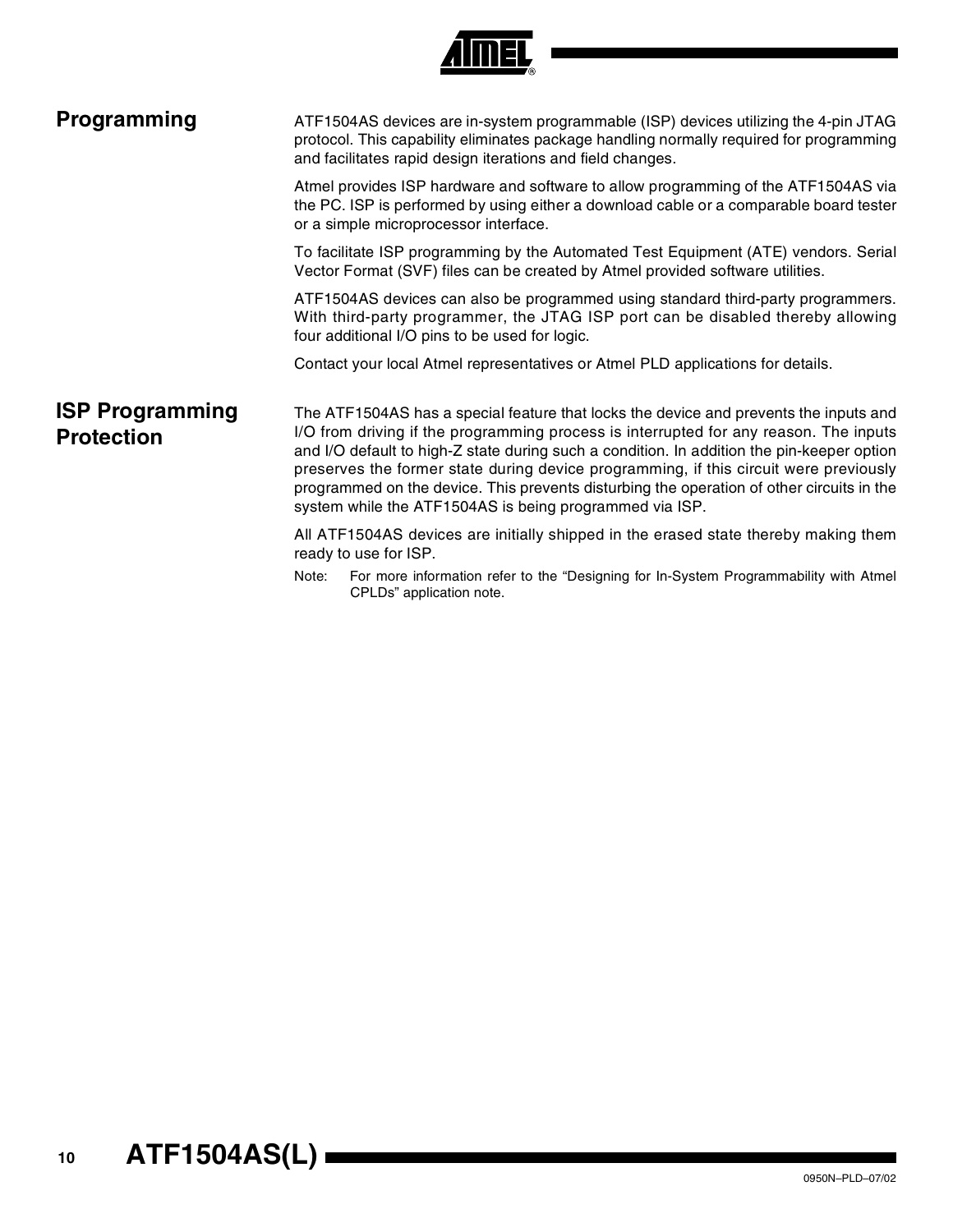## **DC and AC Operating Conditions**

|                                                           | Commercial    | <b>Industrial</b> |
|-----------------------------------------------------------|---------------|-------------------|
| <b>Operating Temperature (Ambient)</b>                    | 0°C - 70°C    | -40°C - 85°C      |
| $V_{\text{CCINT}}$ or $V_{\text{CCIO}}$ (5V) Power Supply | $5V + 5%$     | $5V \pm 10\%$     |
| $V_{\text{CCIO}}$ (3.3V) Power Supply                     | $3.0V - 3.6V$ | $3.0V - 3.6V$     |

### **DC Characteristics**

| Symbol            | <b>Parameter</b>                         | <b>Condition</b>                                                                                                      |                                                         |      | Min    | <b>Typ</b>     | Max                     | <b>Units</b> |
|-------------------|------------------------------------------|-----------------------------------------------------------------------------------------------------------------------|---------------------------------------------------------|------|--------|----------------|-------------------------|--------------|
| $I_{\rm IL}$      | Input or I/O Low<br>Leakage Current      | $V_{IN} = V_{CC}$                                                                                                     |                                                         |      |        | $-2$           | $-10$                   | μA           |
| Iн                | Input or I/O High<br>Leakage Current     |                                                                                                                       |                                                         |      |        | $\overline{c}$ | 10                      |              |
| $I_{OZ}$          | Tri-state Output<br>Off-state Current    | $V_{\Omega} = V_{\text{CC}}$ or GND                                                                                   |                                                         |      | $-40$  |                | 40                      | μA           |
|                   |                                          |                                                                                                                       | Std Mode                                                | Com. |        | 105            |                         | mA           |
|                   | Power Supply Current,                    | $V_{\rm CC}$ = Max                                                                                                    |                                                         | Ind. |        | 130            |                         | mA           |
| $I_{\rm CC1}$     | Standby                                  | $V_{IN} = 0$ , $V_{CC}$                                                                                               | "L" Mode                                                | Com. |        | 10             |                         | μA           |
|                   |                                          |                                                                                                                       |                                                         | Ind. |        | 10             |                         | μA           |
| $I_{CC2}$         | Power Supply Current,<br>Power-down Mode | $V_{\rm CC}$ = Max<br>"PD" Mode<br>$V_{IN} = 0$ , $V_{CC}$                                                            |                                                         |      |        | 1              | 10                      | mA           |
|                   | Current in Reduced-power                 | $V_{\text{CC}}$ = Max                                                                                                 | <b>Std Power</b>                                        | Com  |        | 85             |                         | ma           |
| $I_{CC3}^{(2)}$   | Mode                                     | $V_{IN} = 0$ , VCC                                                                                                    |                                                         | Ind  |        | 105            |                         |              |
|                   | <b>Supply Voltage</b>                    | 5.0V Device Output                                                                                                    |                                                         | Com. | 4.75   |                | 5.25                    | $\mathsf{V}$ |
| V <sub>CCIO</sub> |                                          |                                                                                                                       |                                                         | Ind. | 4.5    |                | 5.5                     | $\mathsf{V}$ |
| V <sub>CCIO</sub> | <b>Supply Voltage</b>                    | 3.3V Device Output                                                                                                    |                                                         |      | 3.0    |                | 3.6                     | V            |
| $V_{IL}$          | Input Low Voltage                        |                                                                                                                       |                                                         |      | $-0.3$ |                | 0.8                     | V            |
| $V_{\text{IH}}$   | Input High Voltage                       |                                                                                                                       |                                                         |      | 2.0    |                | $V_{\text{CCIO}} + 0.3$ | V            |
|                   | Output Low Voltage (TTL)                 | $V_{IN} = V_{IH}$ or $V_{II}$                                                                                         |                                                         | Com. |        |                | 0.45                    | $\mathsf{V}$ |
|                   |                                          | $V_{\text{CCIO}}$ = MIN, $I_{\text{OL}}$ = 12 mA                                                                      |                                                         | Ind. |        |                |                         |              |
| $V_{OL}$          |                                          | $V_{IN} = V_{IH}$ or $V_{II}$                                                                                         |                                                         | Com. |        |                | $\mathbf{.2}$           | $\mathsf{V}$ |
|                   | Output Low Voltage (CMOS)                |                                                                                                                       | $V_{\text{CC}} =$ MIN, $I_{\text{OL}} = 0.1$ mA<br>Ind. |      |        |                | $\mathbf{.2}$           | V            |
| $V_{OH}$          | Output High Voltage (TTL)                | $V_{\text{IN}} = V_{\text{IH}}$ or $V_{\text{II}}$<br>$V_{\text{CCIO}} = \text{MIN}, I_{\text{OH}} = -4.0 \text{ mA}$ |                                                         |      | 2.4    |                |                         | V            |

Notes: 1. Not more than one output at a time should be shorted. Duration of short circuit test should not exceed 30 sec. 2. When macrocell reduced-power feature is enabled.

#### **Pin Capacitance**

|                 | Tvp | <b>Max</b> | <b>Units</b> | <b>Conditions</b>           |
|-----------------|-----|------------|--------------|-----------------------------|
| $v_{\text{IN}}$ |     | 10         | p⊦           | $V_{IN}$ = 0V; f = 1.0 MHz  |
| $G_{VO}$        |     | 10         | p⊦           | $V_{OUT}$ = 0V; f = 1.0 MHz |

Note: Typical values for nominal supply voltage. This parameter is only sampled and is not 100% tested. The OGI pin (high-voltage pin during programming) has a maximum capacitance of 12 pF.

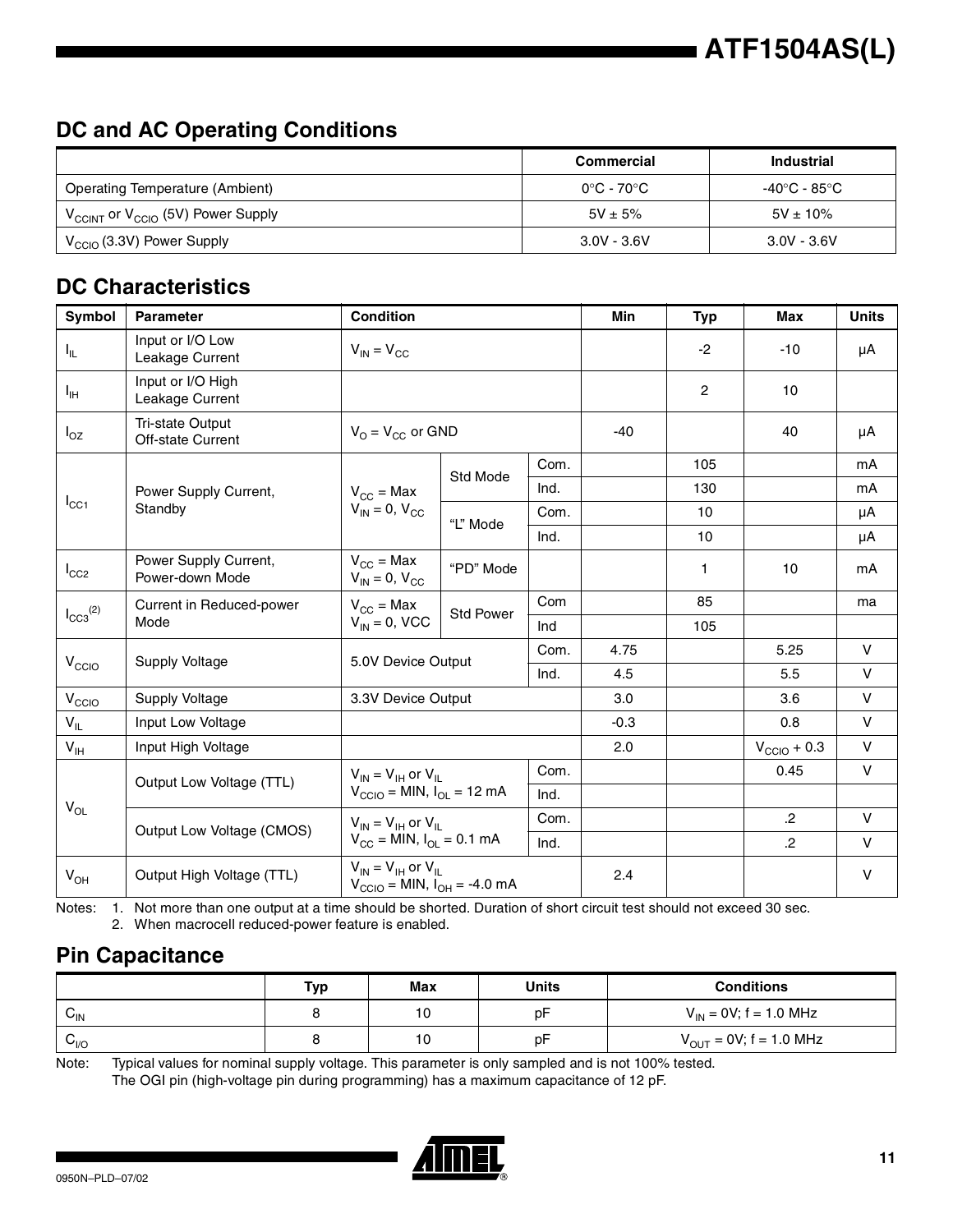

## **Absolute Maximum Ratings\***

| Voltage on Any Pin with                         |
|-------------------------------------------------|
| Voltage on Input Pins<br>with Respect to Ground |
| Programming Voltage with                        |

- \*NOTICE: Stresses beyond those listed under "Absolute Maximum Ratings" may cause permanent damage to the device. This is a stress rating only and functional operation of the device at these or any other conditions beyond those indicated in the operational sections of this specification is not implied. Exposure to absolute maximum rating conditions for extended periods may affect device reliability.
- Note: 1. Minimum voltage is -0.6V DC, which may undershoot to -2.0V for pulses of less than 20 ns. Maximum output pin voltage is  $V_{CC}$  + 0.75V DC, which may overshoot to 7.0V for pulses of less than 20 ns.

#### **AC Characteristics**

|                    |                                                          | $-7$     |                |                | $-10$      | $-15$ |            | $-20$ |            | $-25$          |            |              |
|--------------------|----------------------------------------------------------|----------|----------------|----------------|------------|-------|------------|-------|------------|----------------|------------|--------------|
| Symbol             | <b>Parameter</b>                                         | Min      | <b>Max</b>     | Min            | <b>Max</b> | Min   | <b>Max</b> | Min   | <b>Max</b> | Min            | <b>Max</b> | <b>Units</b> |
| $t_{\mathsf{PD1}}$ | Input or Feedback to<br>Non-registered Output            |          | 7.5            |                | 10         | 3     | 15         |       | 20         |                | 25         | ns           |
| $t_{PD2}$          | I/O Input or Feedback to<br>Non-registered Feedback      |          | $\overline{7}$ |                | 9          | 3     | 12         |       | 16         |                | 25         | ns           |
| $t_{\text{SU}}$    | Global Clock Setup Time                                  | 6        |                | $\overline{7}$ |            | 11    |            | 16    |            | 20             |            | ns           |
| $t_{\rm H}$        | Global Clock Hold Time                                   | $\Omega$ |                | $\Omega$       |            | 0     |            | 0     |            | $\Omega$       |            | ns           |
| $t_{\text{FSU}}$   | Global Clock Setup Time of<br>Fast Input                 | 3        |                | 3              |            | 3     |            | 3     |            | 5              |            | ns           |
| $t_{FH}$           | Global Clock Hold Time of<br>Fast Input                  | 0.5      |                | 0.5            |            | 1.0   |            | 1.5   |            | $\overline{2}$ |            | ns           |
| $t_{\text{COP}}$   | Global Clock to Output Delay                             |          | 4.5            |                | 5          |       | 8          |       | 10         |                | 13         | ns           |
| $t_{CH}$           | Global Clock High Time                                   | 3        |                | $\overline{4}$ |            | 5     |            | 6     |            | $\overline{7}$ |            | ns           |
| $t_{CL}$           | <b>Global Clock Low Time</b>                             | 3        |                | 4              |            | 5     |            | 6     |            | $\overline{7}$ |            | ns           |
| $t_{ASU}$          | Array Clock Setup Time                                   | 3        |                | 3              |            | 4     |            | 4     |            | 5              |            | ns           |
| $t_{AH}$           | Array Clock Hold Time                                    | 2        |                | 3              |            | 4     |            | 5     |            | 6              |            | ns           |
| $t_{ACOP}$         | Array Clock Output Delay                                 |          | 7.5            |                | 10         |       | 15         |       | 20         |                | 25         | ns           |
| $t_{ACH}$          | Array Clock High Time                                    | 3        |                | 4              |            | 6     |            | 8     |            | 10             |            | ns           |
| $t_{\text{ACL}}$   | Array Clock Low Time                                     | 3        |                | $\overline{4}$ |            | 6     |            | 8     |            | 10             |            | ns           |
| $t_{\text{CNT}}$   | Minimum Clock Global Period                              |          | 8              |                | 10         |       | 13         |       | 17         |                | 22         | ns           |
| $f_{\text{CNT}}$   | <b>Maximum Internal Global</b><br><b>Clock Frequency</b> | 125      |                | 100            |            | 76.9  |            | 66    |            | 50             |            | <b>MHz</b>   |
| $t_{ACNT}$         | Minimum Array Clock Period                               |          | 8              |                | 10         |       | 13         |       | 17         |                | 22         | ns           |
| $f_{\sf ACNT}$     | Maximum Internal Array<br><b>Clock Frequency</b>         | 125      |                | 100            |            | 76.9  |            | 66    |            | 50             |            | <b>MHz</b>   |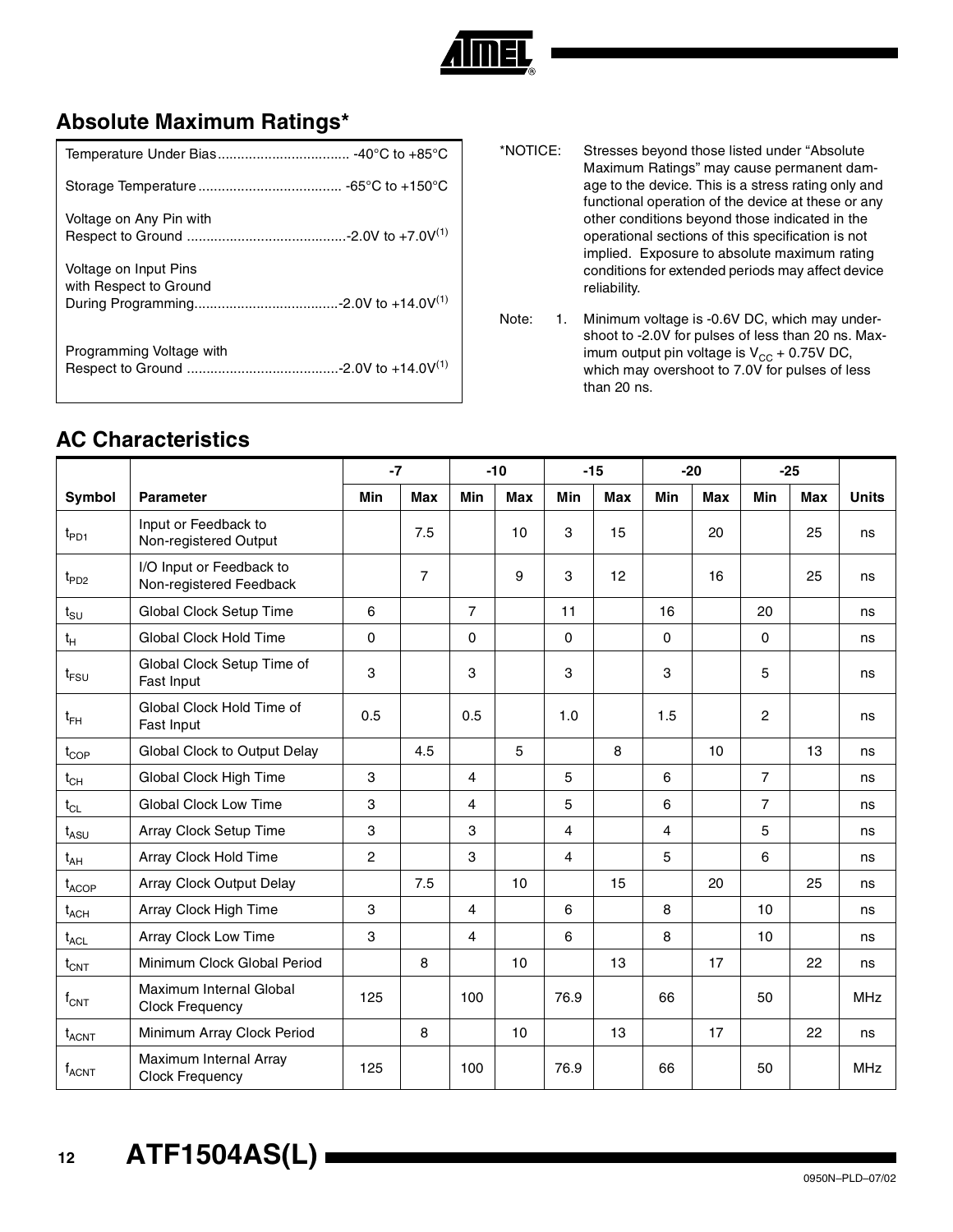## **AC Characteristics** (Continued)

|                               |                                                                                                                    | $-7$  |              | $-10$ |              | $-15$ |                | $-20$ |                | $-25$ |                |              |
|-------------------------------|--------------------------------------------------------------------------------------------------------------------|-------|--------------|-------|--------------|-------|----------------|-------|----------------|-------|----------------|--------------|
| Symbol                        | <b>Parameter</b>                                                                                                   | Min   | Max          | Min   | Max          | Min   | Max            | Min   | Max            | Min   | Max            | <b>Units</b> |
| $f_{MAX}$                     | Maximum Clock Frequency                                                                                            | 166.7 |              | 125   |              | 100   |                | 83.3  |                | 60    |                | MHz          |
| $t_{IN}$                      | Input Pad and Buffer Delay                                                                                         |       | 0.5          |       | 0.5          |       | 2              |       | $\mathbf{2}$   |       | 2              | ns           |
| $t_{IO}$                      | I/O Input Pad and Buffer Delay                                                                                     |       | 0.5          |       | 0.5          |       | $\overline{c}$ |       | $\mathbf{2}$   |       | 2              | ns           |
| $t_{\sf FIN}$                 | Fast Input Delay                                                                                                   |       | 1            |       | $\mathbf{1}$ |       | $\overline{c}$ |       | $\mathbf{2}$   |       | $\overline{c}$ | ns           |
| $t_{\scriptstyle\text{SEXP}}$ | Foldback Term Delay                                                                                                |       | 4            |       | 5            |       | 8              |       | 10             |       | 12             | ns           |
| $t_{\sf PEXP}$                | Cascade Logic Delay                                                                                                |       | 0.8          |       | 0.8          |       | 1              |       | 1              |       | 1.2            | ns           |
| $t_{LAD}$                     | Logic Array Delay                                                                                                  |       | 3            |       | 5            |       | 6              |       | $\overline{7}$ |       | 8              | ns           |
| $t_{LAC}$                     | Logic Control Delay                                                                                                |       | 3            |       | 5            |       | 6              |       | $\overline{7}$ |       | 8              | ns           |
| $t_{\sf IOE}$                 | Internal Output Enable Delay                                                                                       |       | $\mathbf{2}$ |       | $\mathbf{2}$ |       | 3              |       | 3              |       | $\overline{4}$ | ns           |
| $t_{OD1}$                     | Output Buffer and Pad Delay<br>(Slow slew rate = OFF;<br>$V_{\text{CCIO}} = 5V$ ; C <sub>L</sub> = 35 pF)          |       | $\mathbf{2}$ |       | 1.5          |       | 4              |       | 5              |       | 6              | ns           |
| $t_{OD2}$                     | Output Buffer and Pad Delay<br>(Slow slew rate = OFF;<br>$V_{\text{CCIO}} = 3.3V$ ; C <sub>L</sub> = 35 pF)        |       | 2.5          |       | 2.0          |       | 5              |       | 6              |       | $\overline{7}$ | ns           |
| $t_{OD3}$                     | Output Buffer and Pad Delay<br>(Slow slew rate = $ON$ ;<br>$V_{\text{CCIO}} = 5V$ or 3.3V; C <sub>L</sub> = 35 pF) |       | 5            |       | 5.5          |       | 8              |       | 10             |       | 10             | ns           |

Note: See ordering information for valid part numbers.

## **Timing Model**



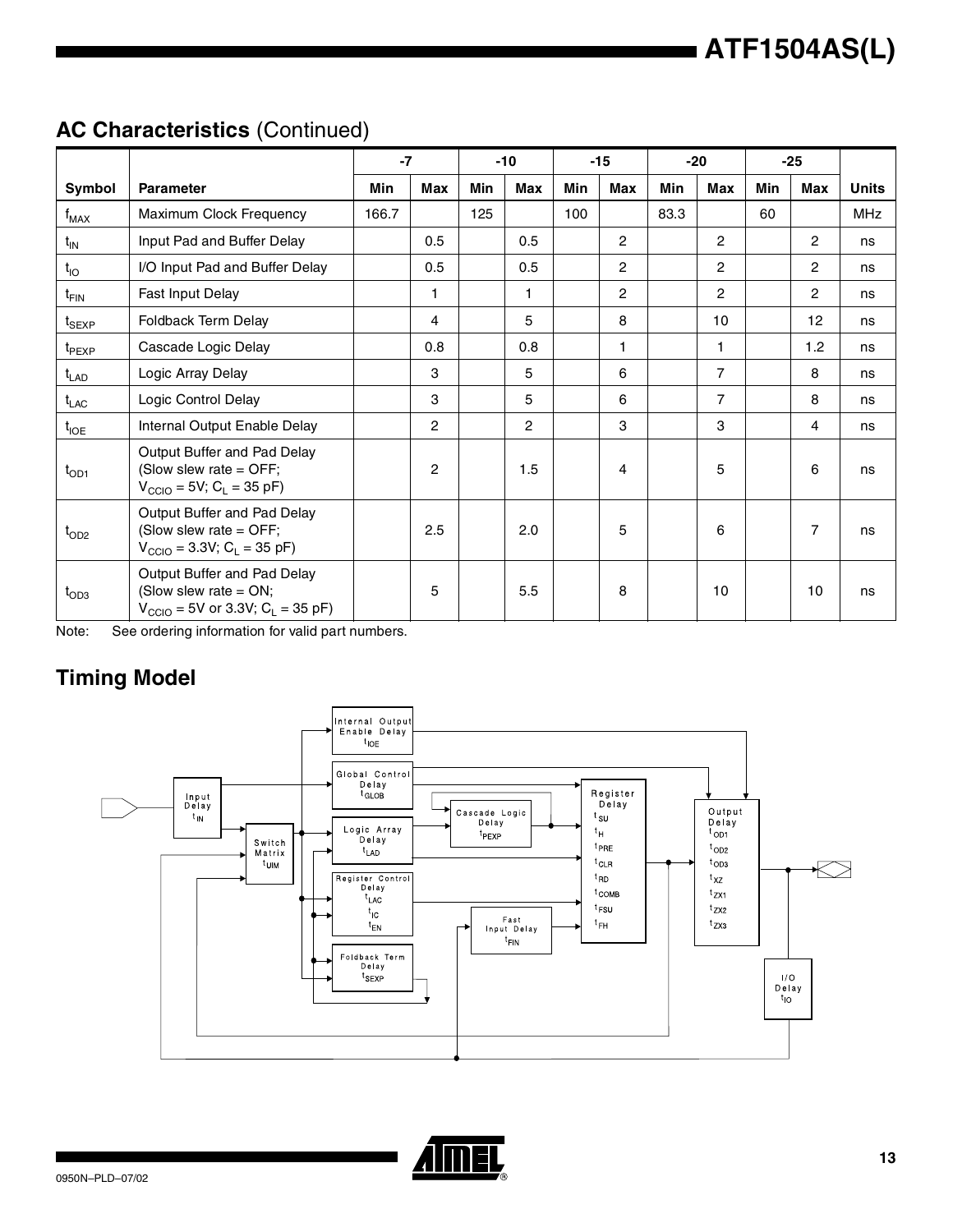

## **AC Characteristics** (Continued)

|                   |                                                                                                               | $-7$ |                | $-10$ |                | $-15$          |                | $-20$          |                | $-25$ |                |              |
|-------------------|---------------------------------------------------------------------------------------------------------------|------|----------------|-------|----------------|----------------|----------------|----------------|----------------|-------|----------------|--------------|
| Symbol            | <b>Parameter</b>                                                                                              | Min  | Max            | Min   | <b>Max</b>     | Min            | <b>Max</b>     | Min            | <b>Max</b>     | Min   | <b>Max</b>     | <b>Units</b> |
| $t_{ZX1}$         | Output Buffer Enable Delay<br>(Slow slew rate = OFF;<br>$V_{\text{CCIO}} = 5.0 V; C_{L} = 35 pF$              |      | 4.0            |       | 5.0            |                | $\overline{7}$ |                | 9              |       | 10             | ns           |
| $t_{ZX2}$         | Output Buffer Enable Delay<br>(Slow slew rate = $OFF$ ;<br>$V_{\text{CCIO}} = 3.3V$ ; C <sub>L</sub> = 35 pF) |      | 4.5            |       | 5.5            |                | $\overline{7}$ |                | 9              |       | 10             | ns           |
| $t_{ZX3}$         | Output Buffer Enable Delay<br>(Slow slew rate = $ON$ ;<br>$V_{\text{CCIO}} = 5.0 V/3.3 V; C_{L} = 35 pF$      |      | 9              |       | 9              |                | 10             |                | 11             |       | 12             | ns           |
| $t_{XZ}$          | Output Buffer Disable Delay<br>$(C_L = 5 pF)$                                                                 |      | 4              |       | 5              |                | 6              |                | $\overline{7}$ |       | 8              | ns           |
| $t_{\text{SU}}$   | Register Setup Time                                                                                           | 3    |                | 3     |                | 4              |                | 5              |                | 6     |                | ns           |
| $t_H$             | Register Hold Time                                                                                            | 2    |                | 3     |                | 4              |                | 5              |                | 6     |                | ns           |
| $t_{FSU}$         | Register Setup Time of Fast Input                                                                             | 3    |                | 3     |                | $\overline{c}$ |                | $\overline{c}$ |                | 3     |                | ns           |
| $t_{FH}$          | Register Hold Time of Fast Input                                                                              | 0.5  |                | 0.5   |                | $\overline{c}$ |                | $\overline{2}$ |                | 2.5   |                | ns           |
| $t_{\mathsf{RD}}$ | <b>Register Delay</b>                                                                                         |      | 1              |       | $\overline{2}$ |                | 1              |                | $\overline{2}$ |       | $\overline{c}$ | ns           |
| $t_{\text{COMB}}$ | <b>Combinatorial Delay</b>                                                                                    |      | 1              |       | $\overline{2}$ |                | 1              |                | 2              |       | $\mathbf{2}$   | ns           |
| $t_{IC}$          | Array Clock Delay                                                                                             |      | 3              |       | 5              |                | 6              |                | $\overline{7}$ |       | 8              | ns           |
| $t_{EN}$          | Register Enable Time                                                                                          |      | 3              |       | 5              |                | 6              |                | $\overline{7}$ |       | 8              | ns           |
| $t_{\text{GLOB}}$ | <b>Global Control Delay</b>                                                                                   |      | 1              |       | $\mathbf{1}$   |                | $\mathbf{1}$   |                | $\mathbf{1}$   |       | 1              | ns           |
| $t_{PRE}$         | <b>Register Preset Time</b>                                                                                   |      | $\overline{c}$ |       | 3              |                | 4              |                | 5              |       | 6              | ns           |
| $t_{CLR}$         | Register Clear Time                                                                                           |      | $\overline{c}$ |       | 3              |                | 4              |                | 5              |       | 6              | ns           |
| $t_{\text{UIM}}$  | Switch Matrix Delay                                                                                           |      | 1              |       | $\mathbf{1}$   |                | $\overline{2}$ |                | $\overline{2}$ |       | $\overline{c}$ | ns           |
| $t_{RPA}$         | Reduced-power Adder <sup>(2)</sup>                                                                            |      | 10             |       | 11             |                | 13             |                | 14             |       | 15             | ns           |

Notes: 1. See ordering information for valid part numbers.

2. The t<sub>RPA</sub> parameter must be added to the t<sub>LAD</sub>, t<sub>LAC</sub>, t<sub>RCL</sub>, and t<sub>SEXP</sub> parameters for macrocells running in the reducedpower mode.

## **Input Test Waveforms and Measurement Levels**



 $t_B$ ,  $t_F$  = 1.5 ns typical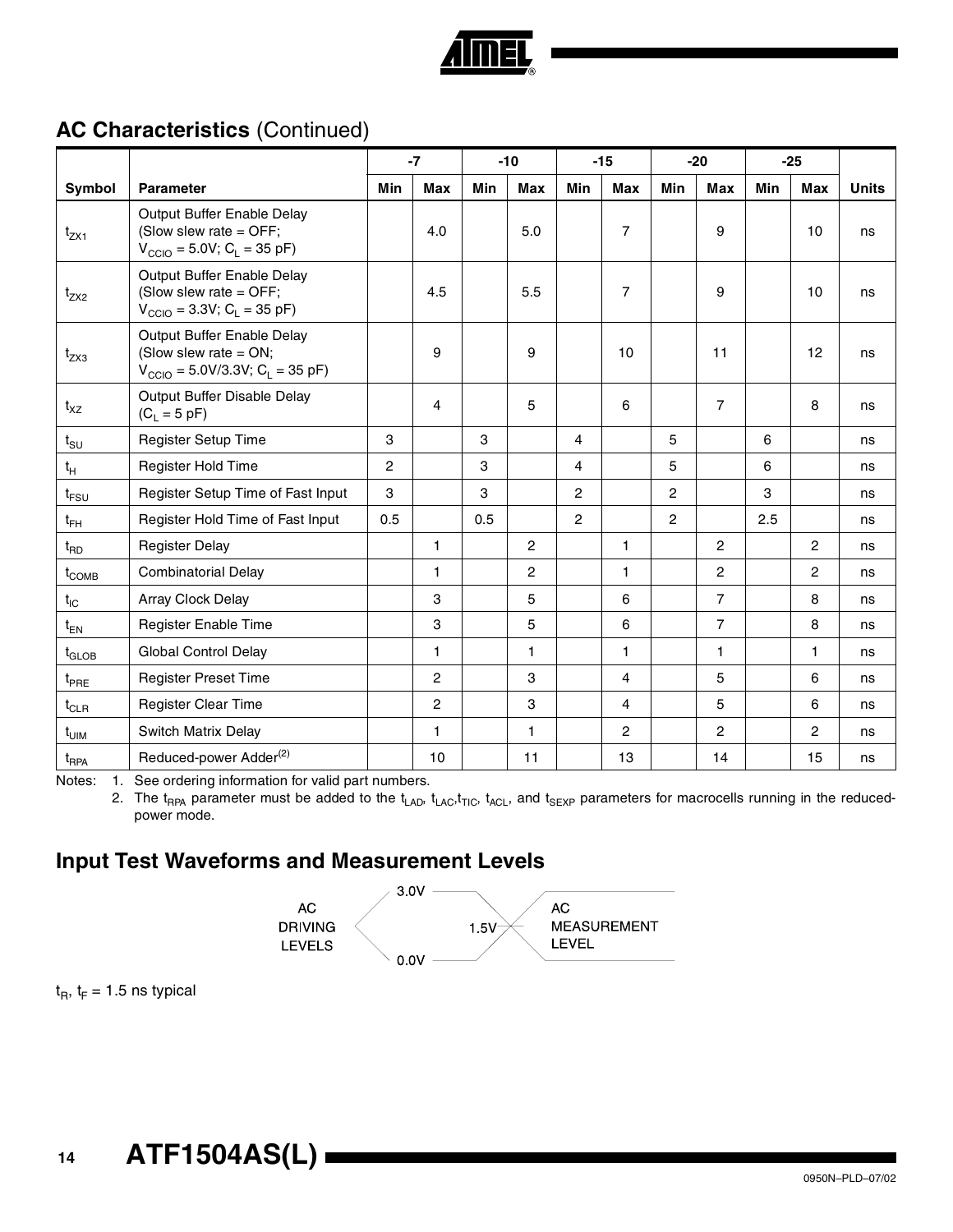## **Output AC Test Loads**



Note: \*Numbers in parenthesis refer to 3.0V operating conditions (preliminary).

**Power-down Mode** The ATF1504AS includes an optional pin-controlled power-down feature. When this mode is enabled, the PD pin acts as the power-down pin. When the PD pin is high, the device supply current is reduced to less than 10 mA. During power-down, all output data and internal logic states are latched internally and held. Therefore, all registered and combinatorial output data remain valid. Any outputs that were in a high-Z state at the onset will remain at high-Z. During power-down, all input signals except the power-down pin are blocked. Input and I/O hold latches remain active to ensure that pins do not float to indeterminate levels, further reducing system power. The power-down mode feature is enabled in the logic design file or as a fitted or translated s/w option. Designs using the power-down pin may not use the PD pin as a logic array input. However, all other PD pin macrocell resources may still be used, including the buried feedback and foldback product term array inputs.

### **Power Down AC Characteristics**<sup>(1)(2)</sup>

|                   |                                               | $-7$ |            | $-10$ |     | $-15$ |     | $-20$ |     | -25        |     |              |
|-------------------|-----------------------------------------------|------|------------|-------|-----|-------|-----|-------|-----|------------|-----|--------------|
| Symbol            | <b>Parameter</b>                              | Min  | <b>Max</b> | Min   | Max | Min   | Max | Min   | Max | <b>Min</b> | Max | <b>Units</b> |
| t <sub>IVDH</sub> | Valid I, I/O before PD High                   | 7    |            | 10    |     | 15    |     | 20    |     | 25         |     | ns           |
| $t_{GVDH}$        | Valid OE <sup>(2)</sup> before PD High        | 7    |            | 10    |     | 15    |     | 20    |     | 25         |     | ns           |
| $t_{\text{CVDH}}$ | Valid Clock <sup>(2)</sup> before PD High     | 7    |            | 10    |     | 15    |     | 20    |     | 25         |     | ns           |
| $t_{DHIX}$        | I, I/O Don't Care after PD High               |      | 12         |       | 15  |       | 25  |       | 30  |            | 35  | ns           |
| $t_{DHGX}$        | OE <sup>(2)</sup> Don't Care after PD High    |      | 12         |       | 15  |       | 25  |       | 30  |            | 35  | ns           |
| $t_{\text{DHCX}}$ | Clock <sup>(2)</sup> Don't Care after PD High |      | 12         |       | 15  |       | 25  |       | 30  |            | 35  | ns           |
| $t_{DLIV}$        | PD Low to Valid I, I/O                        |      |            |       |     |       |     |       |     |            |     | μs           |
| t <sub>DLGV</sub> | PD Low to Valid OE (Pin or Term)              |      |            |       |     |       |     |       | 1   |            |     | μs           |
| t <sub>DLCV</sub> | PD Low to Valid Clock (Pin or Term)           |      |            |       |     |       |     |       | 1   |            |     | <b>US</b>    |
| t <sub>DLOV</sub> | PD Low to Valid Output                        |      |            |       |     |       |     |       |     |            |     | μs           |

Notes:  $1.$  For slow slew outputs, add t<sub>sso</sub>.

2. Pin or product term.

3. Includes  $t_{RPA}$  due to reduced power bit enabled.

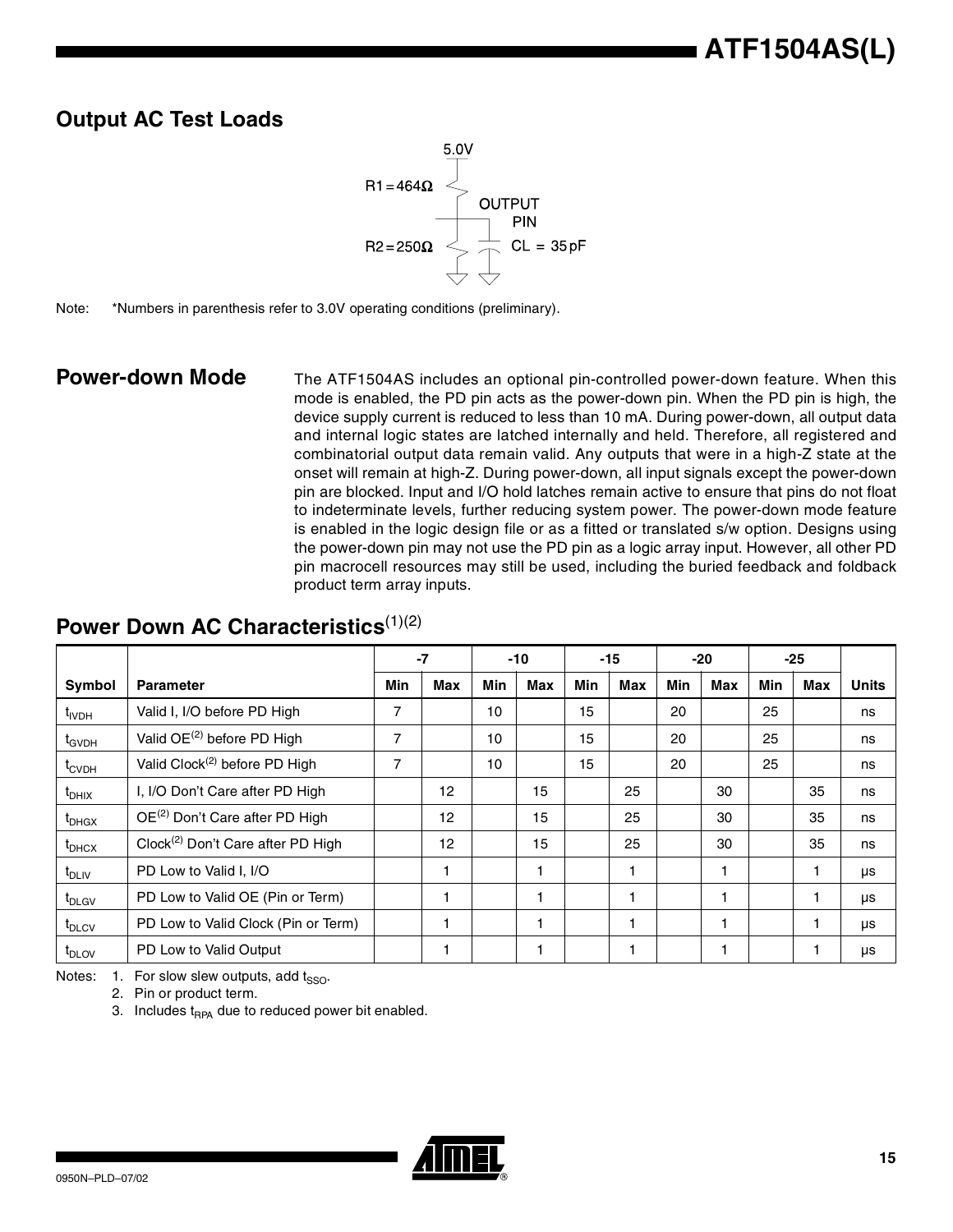| ., |  |
|----|--|

| <b>JTAG-BST/ISP</b><br><b>Overview</b>                 | The JTAG boundary-scan testing is controlled by the Test Access Port (TAP) controller<br>in the ATF1504AS. The boundary-scan technique involves the inclusion of a shift-regis-<br>ter stage (contained in a boundary-scan cell) adjacent to each component so that<br>signals at component boundaries can be controlled and observed using scan testing<br>principles. Each input pin and I/O pin has its own boundary-scan cell (BSC) in order to<br>support boundary scan testing. The ATF1504AS does not currently include a Test Reset<br>(TRST) input pin because the TAP controller is automatically reset at power-up. The five<br>JTAG modes supported include: SAMPLE/PRELOAD, EXTEST, BYPASS, IDCODE<br>and HIGHZ. The ATF1504AS's ISP can be fully described using JTAG's BSDL as<br>described in IEEE Standard 1149.1b. This allows ATF1504AS programming to be<br>described and implemented using any one of the third-party development tools support-<br>ing this standard.                |
|--------------------------------------------------------|------------------------------------------------------------------------------------------------------------------------------------------------------------------------------------------------------------------------------------------------------------------------------------------------------------------------------------------------------------------------------------------------------------------------------------------------------------------------------------------------------------------------------------------------------------------------------------------------------------------------------------------------------------------------------------------------------------------------------------------------------------------------------------------------------------------------------------------------------------------------------------------------------------------------------------------------------------------------------------------------------------|
|                                                        | The ATF1504AS has the option of using four JTAG-standard I/O pins for boundary-scan<br>testing (BST) and in-system programming (ISP) purposes. The ATF1504AS is program-<br>mable through the four JTAG pins using the IEEE standard JTAG programming protocol<br>established by IEEE Standard 1149.1 using 5V TTL-level programming signals from the<br>ISP interface for in-system programming. The JTAG feature is a programmable option.<br>If JTAG (BST or ISP) is not needed, then the four JTAG control pins are available as I/O<br>pins.                                                                                                                                                                                                                                                                                                                                                                                                                                                          |
| <b>JTAG Boundary-scan</b><br><b>Cell (BSC) Testing</b> | The ATF1504AS contains up to 68 I/O pins and four input pins, depending on the device<br>type and package type selected. Each input pin and I/O pin has its own boundary-scan<br>cell (BSC) in order to support boundary-scan testing as described in detail by IEEE<br>Standard 1149.1. A typical BSC consists of three capture registers or scan registers and<br>up to two update registers. There are two types of BSCs, one for input or I/O pin, and<br>one for the macrocells. The BSCs in the device are chained together through the cap-<br>ture registers. Input to the capture register chain is fed in from the TDI pin while the<br>output is directed to the TDO pin. Capture registers are used to capture active device<br>data signals, to shift data in and out of the device and to load data into the update regis-<br>ters. Control signals are generated internally by the JTAG TAP controller. The BSC<br>configuration for the input and I/O pins and macrocells are shown below. |

## **BSC Configuration for Input and I/O Pins (Except JTAG TAP Pins)**



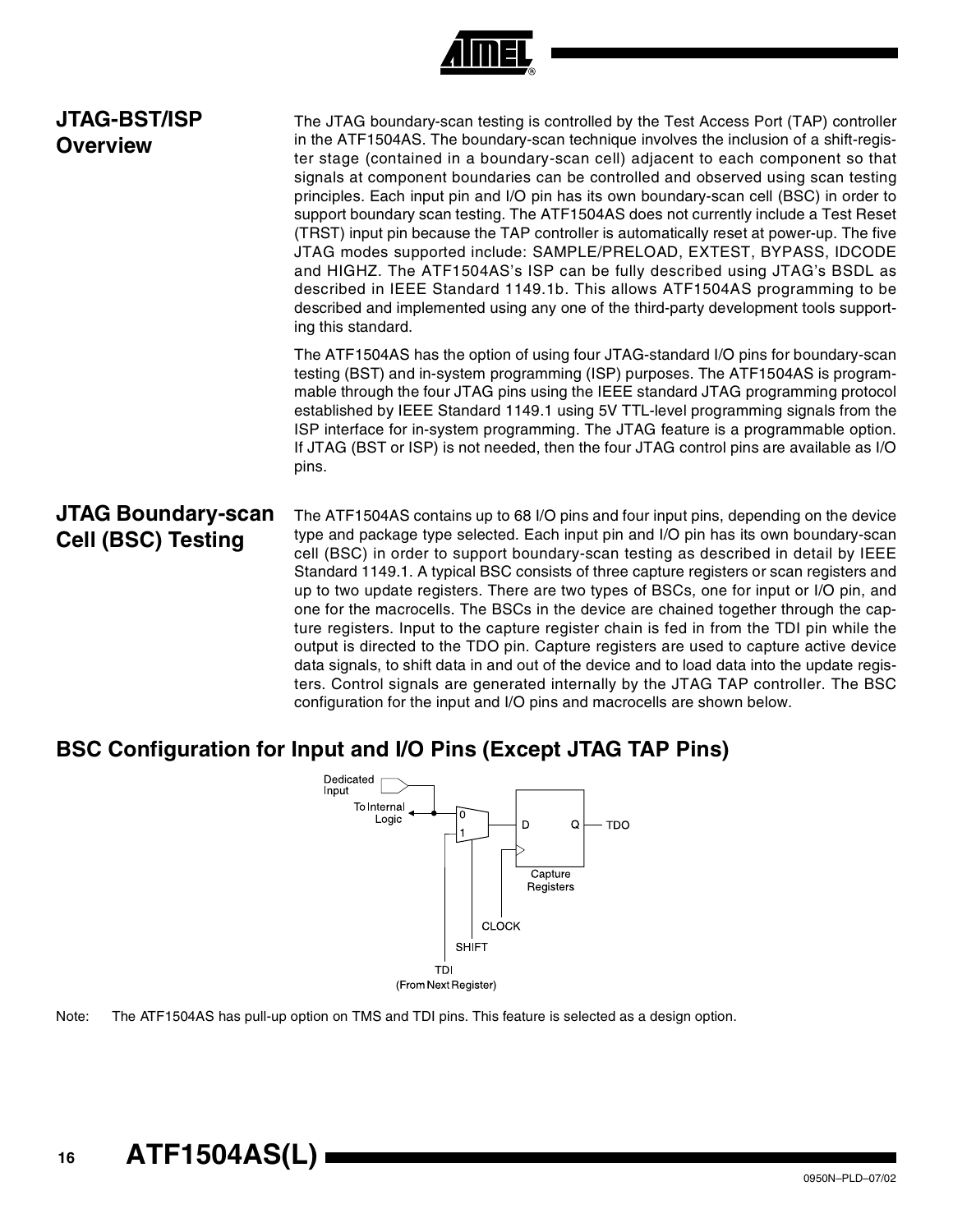# **BSC Configuration for Macrocell**





**Macrocell BSC**

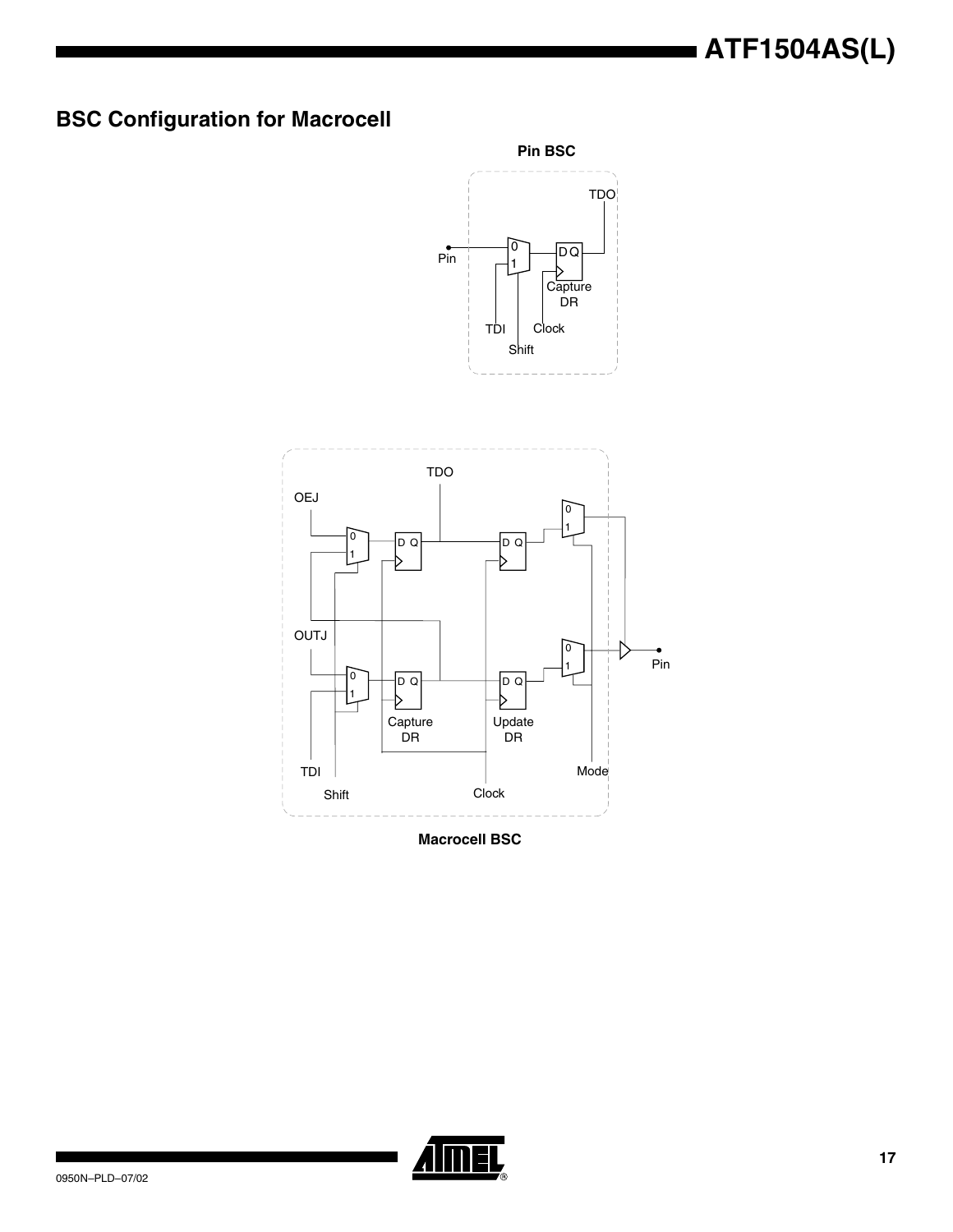

**PCI Compliance** The ATF1504AS also supports the growing need in the industry to support the new Peripheral Component Interconnect (PCI) interface standard in PCI-based designs and specifications. The PCI interface calls for high current drivers, which are much larger than the traditional TTL drivers. In general, PLDs and FPGAs parallel outputs to support the high current load required by the PCI interface. The ATF1504AS allows this without contributing to system noise while delivering low output-to-output skew. Having a programmable high drive option is also possible without increasing output delay or pin capacitance. The PCI electrical characteristics appear on the next page.

#### **PCI Voltage-to-current Curves for +5V Signaling in Pull-up Mode**



#### **PCI Voltage-to-current Curves for +5V Signaling in Pull-down Mode**

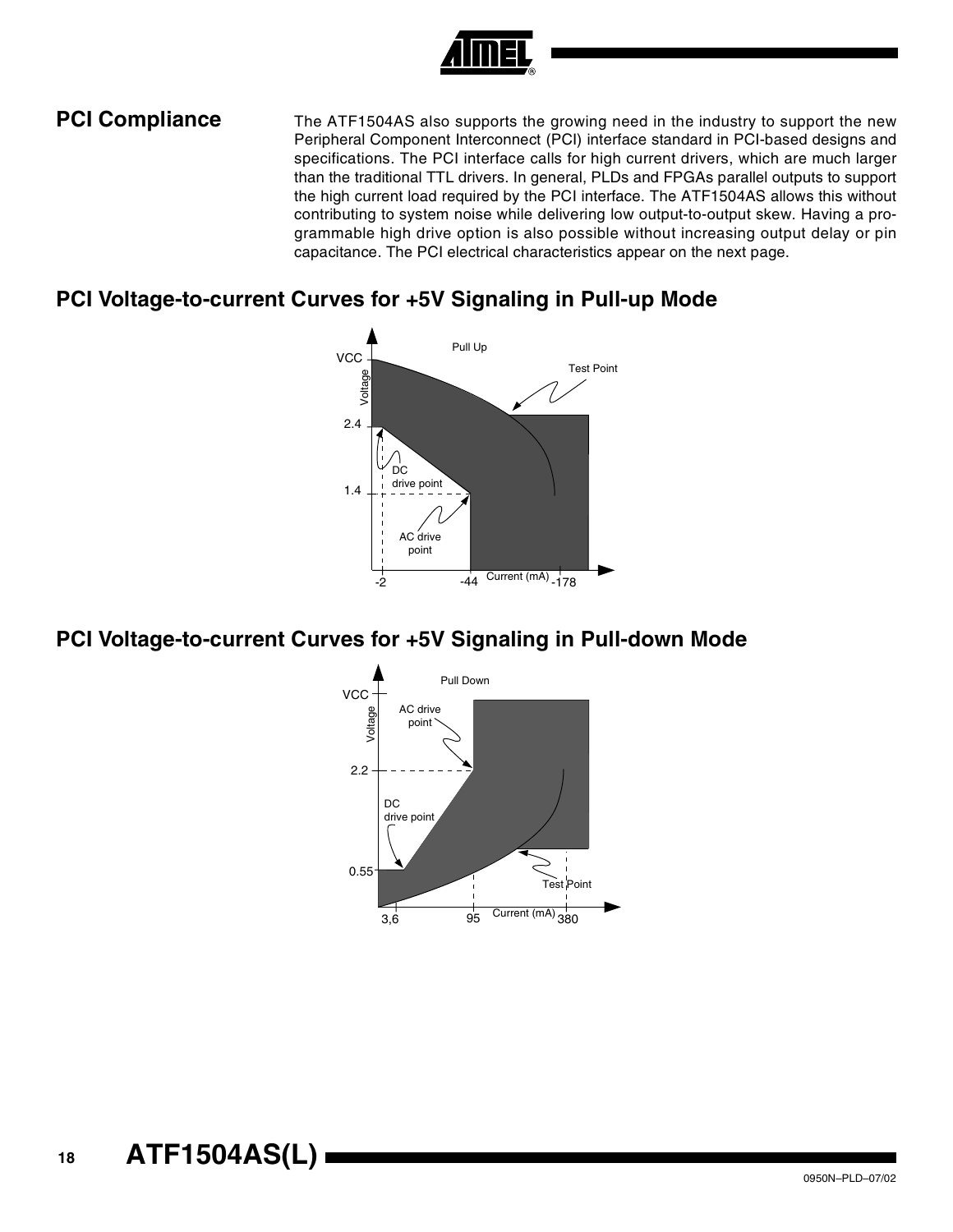### **PCI DC Characteristics**

| <b>Symbol</b>      | <b>Parameter</b>             | <b>Conditions</b>                      | Min    | <b>Max</b>     | <b>Units</b> |
|--------------------|------------------------------|----------------------------------------|--------|----------------|--------------|
| $V_{\rm CC}$       | Supply Voltage               |                                        | 4.75   | 5.25           | V            |
| $V_{\sf IH}$       | Input High Voltage           |                                        | 2.0    | $V_{CG}$ + 0.5 | $\mathsf{V}$ |
| $V_{ L }$          | Input Low Voltage            |                                        | $-0.5$ | 0.8            | $\mathsf{V}$ |
| <sup>I</sup> IH    | Input High Leakage Current   | $V_{IN} = 2.7V$                        |        | 70             | μA           |
| $I_{IL}$           | Input Low Leakage Current    | $V_{IN} = 0.5V$                        |        | $-70$          | μA           |
| $V_{OH}$           | Output High Voltage          | $I_{OUT} = -2 mA$                      | 2.4    |                | V            |
| $V_{OL}$           | Output Low Voltage           | $I_{\text{OUT}} = 3 \text{ mA}$ , 6 mA |        | 0.55           | V            |
| $C_{\text{IN}}$    | Input Pin Capacitance        |                                        |        | 10             | pF           |
| $C_{CLK}$          | <b>CLK Pin Capacitance</b>   |                                        |        | 12             | pF           |
| $C_{\text{IDSEL}}$ | <b>IDSEL Pin Capacitance</b> |                                        |        | 8              | pF           |
| L <sub>PIN</sub>   | Pin Inductance               |                                        |        | 20             | nH           |

Note: Leakage current is with pin-keeper off.

## **PCI AC Characteristics**

| Symbol            | <b>Parameter</b>                   | <b>Conditions</b>                      | Min                                | Max        | <b>Units</b> |
|-------------------|------------------------------------|----------------------------------------|------------------------------------|------------|--------------|
|                   |                                    | $0 < V_{OUT} \le 1.4$                  | $-44$                              |            | mA           |
|                   | Switching                          | $1.4 < V_{\text{OUT}} < 2.4$           | $-44+(V_{\text{OUT}} - 1.4)/0.024$ |            | mA           |
| $I_{OH(AC)}$      | <b>Current High</b><br>(Test High) | $3.1 < V_{\text{OUT}} < V_{\text{CC}}$ |                                    | Equation A | mA           |
|                   |                                    | $V_{OUT}$ = 3.1V                       |                                    | $-142$     | μA           |
|                   | Switching                          | $V_{\text{OUT}} > 2.2V$                | 95                                 |            | mA           |
|                   |                                    | $2.2 > V_{OUT} > 0$                    | $V_{\text{OUT}}/0.023$             |            | mA           |
| $I_{OL(AC)}$      | <b>Current Low</b><br>(Test Point) | $0.1 > V_{OUT} > 0$                    |                                    | Equation B | mA           |
|                   |                                    | $V_{\text{OUT}} = 0.71$                |                                    | 206        | mA           |
| $I_{CL}$          | Low Clamp Current                  | $-5 < V_{IN} \le -1$                   | $-25+(V_{1N}+1)/0.015$             |            | mA           |
| SLEW <sub>B</sub> | <b>Output Rise Slew Rate</b>       | $0.4V$ to 2.4V load                    | 0.5                                | 3          | V/ns         |
| SLEW <sub>F</sub> | <b>Output Fall Slew Rate</b>       | 2.4V to 0.4V load                      | 0.5                                | 3          | V/ns         |

Notes: 1. Equation A: I<sub>OH</sub> = 11.9 (V<sub>OUT</sub> - 5.25) \* (V<sub>OUT</sub> + 2.45) for V<sub>CC</sub> > V<sub>OUT</sub> > 3.1V.

2. Equation B: I<sub>OL</sub> = 78.5 \* V<sub>OUT</sub> \* (4.4 - V<sub>OUT</sub>) for 0V < V<sub>OUT</sub> < 0.71V.

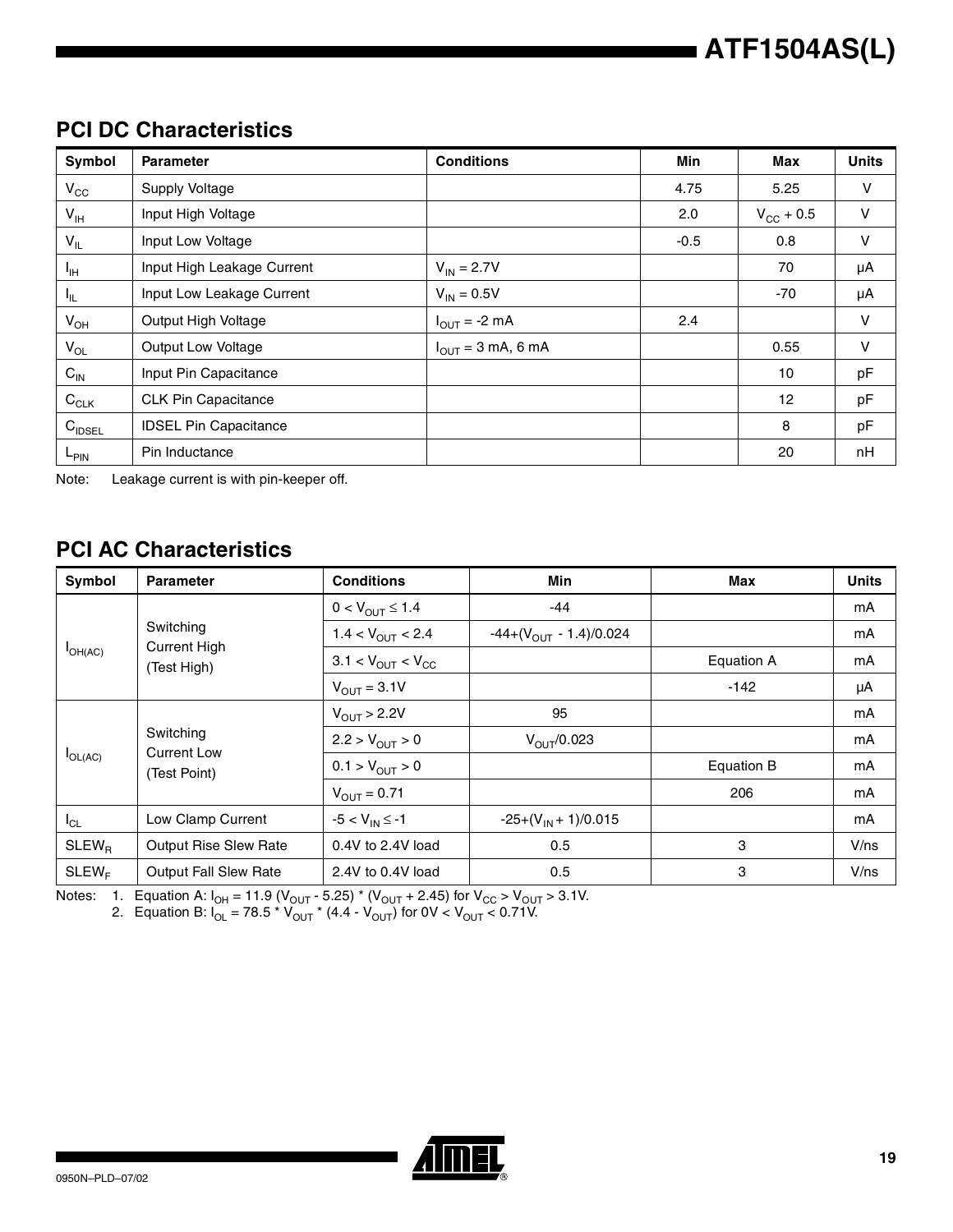

### **ATF1504AS Dedicated Pinouts**

|                                                                                         | 44-lead        | 44-lead                  | 68-lead                          | 84-lead                          | 100-lead                                                            | 100-lead                                                            |
|-----------------------------------------------------------------------------------------|----------------|--------------------------|----------------------------------|----------------------------------|---------------------------------------------------------------------|---------------------------------------------------------------------|
| <b>Dedicated Pin</b>                                                                    | <b>TQFP</b>    | J-lead                   | J-lead                           | J-lead                           | <b>PQFP</b>                                                         | <b>TQFP</b>                                                         |
| INPUT/OE2/GCLK2                                                                         | 40             | $\overline{c}$           | $\overline{c}$                   | $\overline{c}$                   | 92                                                                  | 90                                                                  |
| INPUT/GCLR                                                                              | 39             | $\mathbf{1}$             | $\mathbf{1}$                     | $\mathbf{1}$                     | 91                                                                  | 89                                                                  |
| INPUT/OE1                                                                               | 38             | 44                       | 68                               | 84                               | 90                                                                  | 88                                                                  |
| INPUT/GCLK1                                                                             | 37             | 43                       | 67                               | 83                               | 89                                                                  | 87                                                                  |
| I/O /GCLK3                                                                              | 35             | 41                       | 65                               | 81                               | 87                                                                  | 85                                                                  |
| I/O/PD(1,2)                                                                             | 5, 19          | 11, 25                   | 17, 37                           | 20, 46                           | 14, 44                                                              | 12, 42                                                              |
| I/O/TDI (JTAG)                                                                          | 1              | $\overline{7}$           | 12                               | 14                               | $\,6\,$                                                             | $\overline{4}$                                                      |
| I/O/TMS (JTAG)                                                                          | $\overline{7}$ | 13                       | 19                               | 23                               | 17                                                                  | 15                                                                  |
| I/O/TCK (JTAG)                                                                          | 26             | 32                       | 50                               | 62                               | 64                                                                  | 62                                                                  |
| I/O/TDO (JTAG)                                                                          | 32             | 38                       | 57                               | 71                               | 75                                                                  | 73                                                                  |
| <b>GND</b>                                                                              | 4, 16, 24, 36  | 10, 22, 30, 42           | 6, 16, 26, 34,<br>38, 48, 58, 66 | 7, 19, 32, 42,<br>47, 59, 72, 82 | 13, 28, 40, 45,<br>61, 76, 88, 97                                   | 11, 26, 38, 43,<br>59, 74, 86, 95                                   |
| $\mathsf{V}_{\mathsf{CCINT}}$                                                           | 9, 17, 29, 41  | 3, 15, 23, 35            | 3, 35                            | 3,43                             | 41, 93                                                              | 39, 91                                                              |
| V <sub>CCIO</sub>                                                                       |                |                          | 11, 21, 31, 43,<br>53, 63        | 13, 26, 38, 53,<br>66,78         | 5, 20, 36, 53,<br>68, 84                                            | 3, 18, 34, 51,<br>66, 82                                            |
| N/C                                                                                     |                |                          |                                  |                                  | 1, 2, 7, 9,<br>24, 26, 29, 30,<br>51, 52, 55, 57,<br>72, 74, 79, 80 | 1, 2, 5, 7, 22,<br>24, 27, 28, 49,<br>50, 53, 55, 70,<br>72, 77, 78 |
| # of Signal Pins                                                                        | 36             | 36                       | 52                               | 68                               | 68                                                                  | 68                                                                  |
| # User I/O Pins                                                                         | 32             | 32                       | 48                               | 64                               | 64                                                                  | 64                                                                  |
| OE (1, 2)                                                                               |                | Global OE Pins           |                                  |                                  |                                                                     |                                                                     |
| <b>GCLR</b>                                                                             |                | Global Clear Pin         |                                  |                                  |                                                                     |                                                                     |
| GCLK (1, 2, 3)                                                                          |                | <b>Global Clock Pins</b> |                                  |                                  |                                                                     |                                                                     |
| PD(1, 2)                                                                                |                | Power down pins          |                                  |                                  |                                                                     |                                                                     |
| TDI, TMS, TCK, TDO<br>JTAG pins used for boundary-scan testing or in-system programming |                |                          |                                  |                                  |                                                                     |                                                                     |

GND Ground Pins

V<sub>CCINT</sub> VCC pins for the device (+5V - Internal)

 $V_{\text{CCIO}}$  VCC pins for output drivers (for I/O pins) (+5V or 3.3V - I/Os)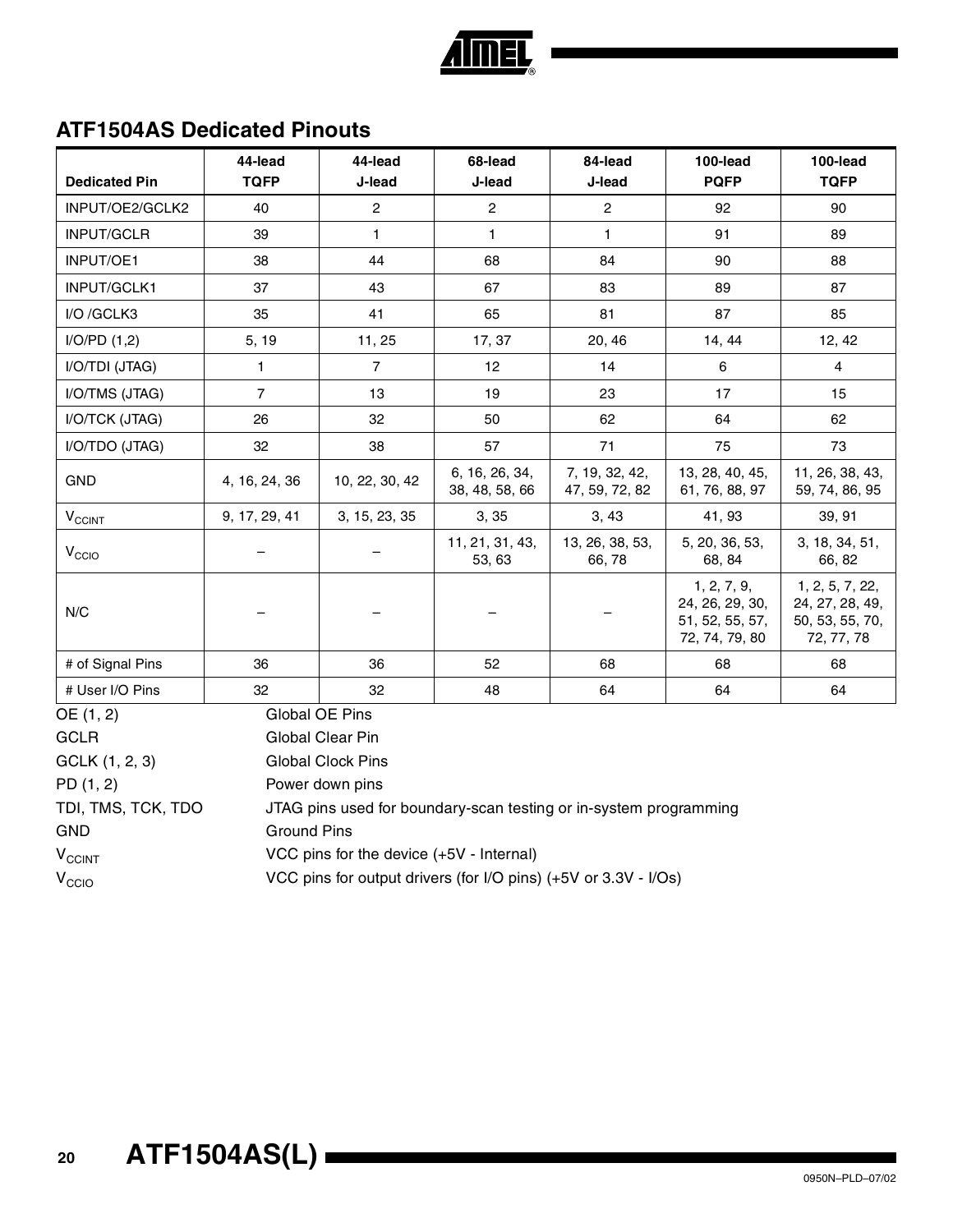## **ATF1504AS I/O Pinouts**

|                                |                    | 44-<br>lead                    | 44-<br>lead                     | 68-<br>lead                    | 84-<br>lead | $100 -$<br>lead | $100 -$<br>lead |                   |                           | 44-<br>lead              | 44-<br>lead                    | 68-<br>lead                    | 84-<br>lead       | $100 -$<br>lead | $100 -$<br>lead |
|--------------------------------|--------------------|--------------------------------|---------------------------------|--------------------------------|-------------|-----------------|-----------------|-------------------|---------------------------|--------------------------|--------------------------------|--------------------------------|-------------------|-----------------|-----------------|
| <b>MC</b>                      | <b>PLC</b>         | <b>PLCC</b>                    | <b>TQFP</b>                     | <b>PLCC</b>                    | <b>PLCC</b> | <b>PQFP</b>     | <b>TQFP</b>     | <b>MC</b>         | <b>PLC</b><br>$\mathbf C$ | <b>PLCC</b><br>24        | <b>TQFP</b>                    | <b>PLCC</b>                    | <b>PLCC</b><br>44 | <b>PQFP</b>     | <b>TQFP</b>     |
| $\mathbf{1}$<br>$\overline{c}$ | Α                  | 12<br>$\overline{\phantom{a}}$ | 6<br>$\qquad \qquad -$          | 18<br>$\overline{\phantom{0}}$ | 22<br>21    | 16<br>15        | 14              | 33<br>34          | $\mathsf C$               |                          | 18<br>$\overline{\phantom{0}}$ | 36<br>$\overline{\phantom{0}}$ | 45                | 42<br>43        | 40<br>41        |
|                                | А<br>$\mathsf{A}/$ |                                |                                 |                                |             |                 | 13              |                   | $\mathsf{C}/%$            | $\overline{\phantom{0}}$ |                                |                                |                   |                 |                 |
| 3                              | PD <sub>1</sub>    | 11                             | 5                               | 17                             | 20          | 14              | 12              | 35                | PD <sub>2</sub>           | 25                       | 19                             | 37                             | 46                | 44              | 42              |
| 4                              | А                  | 9                              | 3                               | 15                             | 18          | 12              | 10              | 36                | $\mathbf C$               | 26                       | 20                             | 39                             | 48                | 46              | 44              |
| 5                              | А                  | 8                              | 2                               | 14                             | 17          | 11              | 9               | 37                | $\mathsf C$               | 27                       | 21                             | 40                             | 49                | 47              | 45              |
| 6                              | A                  | -                              | $\qquad \qquad -$               | 13                             | 16          | 10              | 8               | 38                | $\mathsf C$               | $\overline{\phantom{0}}$ | $\overline{\phantom{0}}$       | 41                             | 50                | 48              | 46              |
| $\overline{7}$                 | Α                  | $\overline{\phantom{m}}$       | $\qquad \qquad -$               | $\equiv$                       | 15          | 8               | 6               | 39                | $\mathbf C$               | $\qquad \qquad -$        | -                              | $\overline{\phantom{0}}$       | 51                | 49              | 47              |
| 8/<br><b>TDI</b>               | Α                  | $\overline{7}$                 | $\mathbf{1}$                    | $12 \overline{ }$              | 14          | 6               | 4               | 40                | C                         | 28                       | 22                             | 42                             | 52                | 50              | 48              |
| $\boldsymbol{9}$               | А                  | $\overline{\phantom{m}}$       | $\overline{\phantom{0}}$        | 10                             | 12          | 4               | 100             | 41                | $\mathbf C$               | 29                       | 23                             | 44                             | 54                | 54              | 52              |
| 10                             | А                  | -                              | $\overline{\phantom{m}}$        | $\qquad \qquad -$              | 11          | 3               | 99              | 42                | $\mathsf C$               | -                        | $\overline{\phantom{0}}$       | $\qquad \qquad -$              | 55                | 56              | 54              |
| 11                             | A                  | 6                              | 44                              | 9                              | 10          | 100             | 98              | 43                | $\mathbf C$               | $\qquad \qquad -$        | $\overline{\phantom{m}}$       | 45                             | 56                | 58              | 56              |
| 12                             | А                  | -                              | $\overline{\phantom{m}}$        | 8                              | 9           | 99              | 97              | 44                | С                         | -                        | -                              | 46                             | 57                | 59              | 57              |
| 13                             | А                  | $\qquad \qquad -$              | $\overline{\phantom{m}}$        | $\overline{7}$                 | 8           | 98              | 96              | 45                | C                         | -                        | $\overline{\phantom{0}}$       | 47                             | 58                | 60              | 58              |
| 14                             | A                  | 5                              | 43                              | 5                              | 6           | 96              | 94              | 46                | $\mathbf C$               | 31                       | 25                             | 49                             | 60                | 62              | 60              |
| 15                             | А                  | $\qquad \qquad -$              | $\overbrace{\phantom{1232211}}$ | $\overline{\phantom{0}}$       | 5           | 95              | 93              | 47                | $\mathsf C$               | $\qquad \qquad -$        | $\overline{\phantom{0}}$       | $\overline{\phantom{0}}$       | 61                | 63              | 61              |
| 16                             | A                  | 4                              | 42                              | 4                              | 4           | 94              | 92              | 48/<br><b>TCK</b> | C                         | 32                       | 26                             | 50                             | 62                | 64              | 62              |
| 17                             | В                  | 21                             | 15                              | 33                             | 41          | 39              | 37              | 49                | D                         | 33                       | 27                             | 51                             | 63                | 65              | 63              |
| 18                             | В                  | $\overline{\phantom{a}}$       | $\overline{\phantom{0}}$        | $\qquad \qquad -$              | 40          | 38              | 36              | 50                | D                         | $\overline{\phantom{0}}$ | $\overline{\phantom{0}}$       | $\overline{\phantom{0}}$       | 64                | 66              | 64              |
| 19                             | В                  | 20                             | 14                              | 32                             | 39          | 37              | 35              | 51                | D                         | 34                       | 28                             | 52                             | 65                | 67              | 65              |
| 20                             | B                  | 19                             | 13                              | 30                             | 37          | 35              | 33              | 52                | D                         | 36                       | 30                             | 54                             | 67                | 69              | 67              |
| 21                             | В                  | 18                             | 12                              | 29                             | 36          | 34              | 32              | 53                | D                         | 37                       | 31                             | 55                             | 68                | 70              | 68              |
| 22                             | B                  | $\overline{\phantom{a}}$       | $\qquad \qquad -$               | 28                             | 35          | 33              | 31              | 54                | D                         | $\overline{\phantom{0}}$ | $\overline{\phantom{0}}$       | 56                             | 69                | 71              | 69              |
| 23                             | в                  | $\overline{\phantom{0}}$       | $\overline{\phantom{m}}$        | $\qquad \qquad -$              | 34          | 32              | 30              | 55                | D                         | -                        | $\qquad \qquad -$              | $\qquad \qquad -$              | 70                | 73              | 71              |
| 24                             | в                  | 17                             | 11                              | 27                             | 33          | 31              | 29              | 56/<br><b>TDO</b> | D                         | 38                       | 32                             | 57                             | 71                | 75              | 73              |
| 25                             | в                  | 16                             | 10                              | 25                             | 31          | 27              | 25              | 57                | D                         | 39                       | 33                             | 59                             | 73                | 77              | 75              |
| 26                             | В                  | -                              | $\overline{\phantom{0}}$        | $\overline{\phantom{0}}$       | 30          | 25              | 23              | 58                | D                         | -                        | -                              |                                | 74                | 78              | ${\bf 76}$      |
| 27                             | В                  | -                              | -                               | 24                             | 29          | 23              | 21              | 59                | D                         | -                        | -                              | 60                             | 75                | 81              | 79              |
| 28                             | В                  | $\qquad \qquad -$              | $\overline{\phantom{m}}$        | 23                             | 28          | 22              | 20              | 60                | D                         | -                        | $\overline{\phantom{m}}$       | 61                             | 76                | 82              | 80              |
| 29                             | в                  | $\overline{\phantom{a}}$       | $\qquad \qquad -$               | 22                             | 27          | 21              | 19              | 61                | D                         | $\overline{\phantom{0}}$ | $\qquad \qquad -$              | 62                             | 77                | 83              | 81              |
| 30                             | В                  | 14                             | 8                               | 20                             | 25          | 19              | 17              | 62                | D                         | 40                       | 34                             | 64                             | 79                | 85              | 83              |
| 31                             | B                  | $\overline{\phantom{a}}$       | $\qquad \qquad -$               | $\overline{\phantom{a}}$       | 24          | 18              | 16              | 63                | D                         | $\qquad \qquad -$        | $\qquad \qquad -$              | $\overline{\phantom{0}}$       | 80                | 86              | 84              |
| 32/<br><b>TMS</b>              | в                  | 13                             | $\overline{7}$                  | 19                             | 23          | 17              | 15              | 64                | $\mathsf{D}/%$<br>GCLK3   | 41                       | 35                             | 65                             | 81                | 87              | 85              |

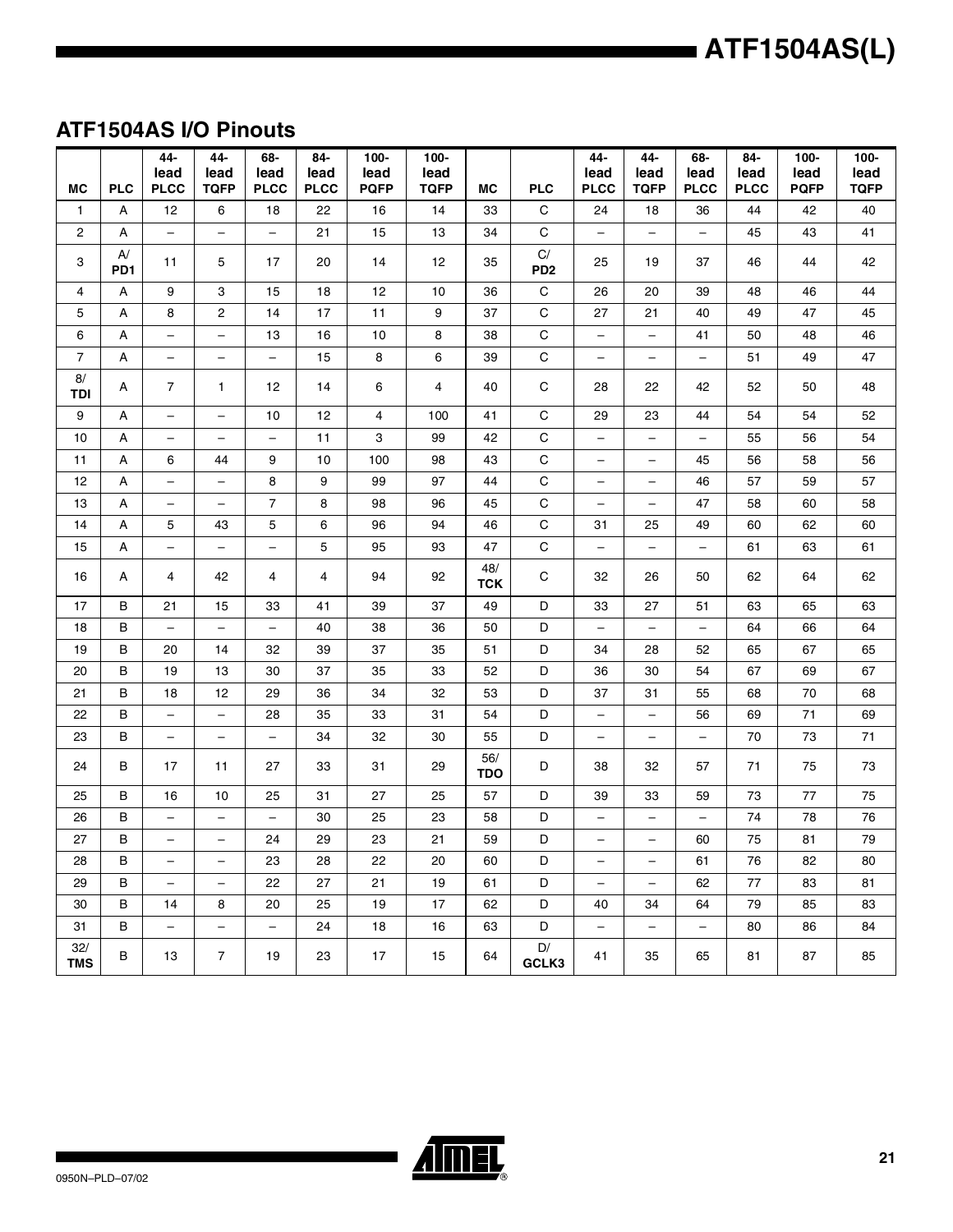



**SUPPLY CURRENT VS. SUPPLY VOLTAGE LOW-POWER ("L") VERSION**  $(T_A = 25^{\circ}C, F = 0)$ 



**SUPPLY CURRENT VS. FREQUENCY STANDARD POWER (T<sub>A</sub> = 25°C)** 









**SUPPLY CURRENT VS. FREQUENCY LOW-POWER ("L") VERSION** LOW POWER  $(T_A = 25^\circ C)$ 







**<sup>22</sup> ATF1504AS(L)**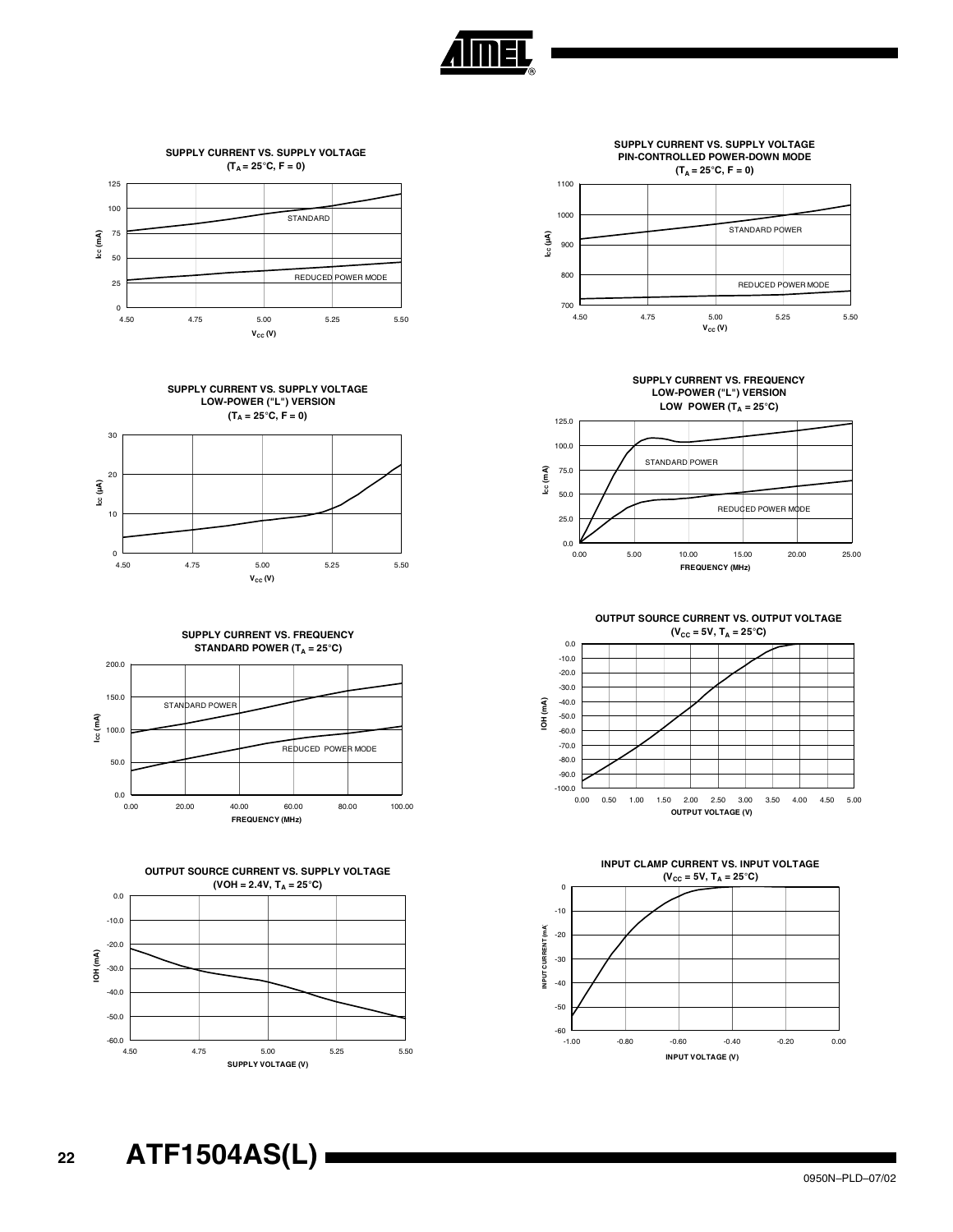

**OUTPUT SINK CURRENT VS. SUPPLY VOLTAGE**  $(VOL = 0.5V, T_A = 25^{\circ}C)$ 













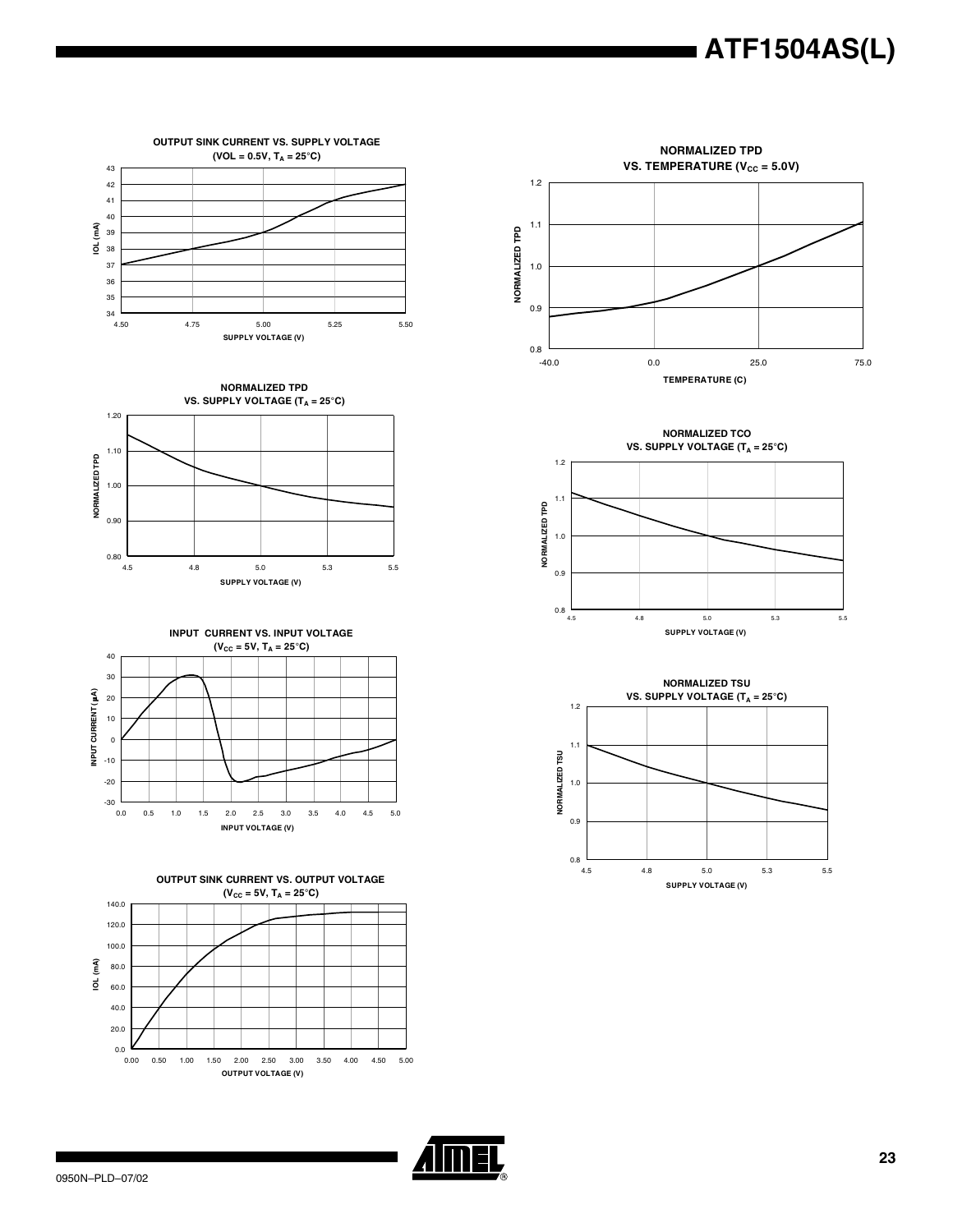



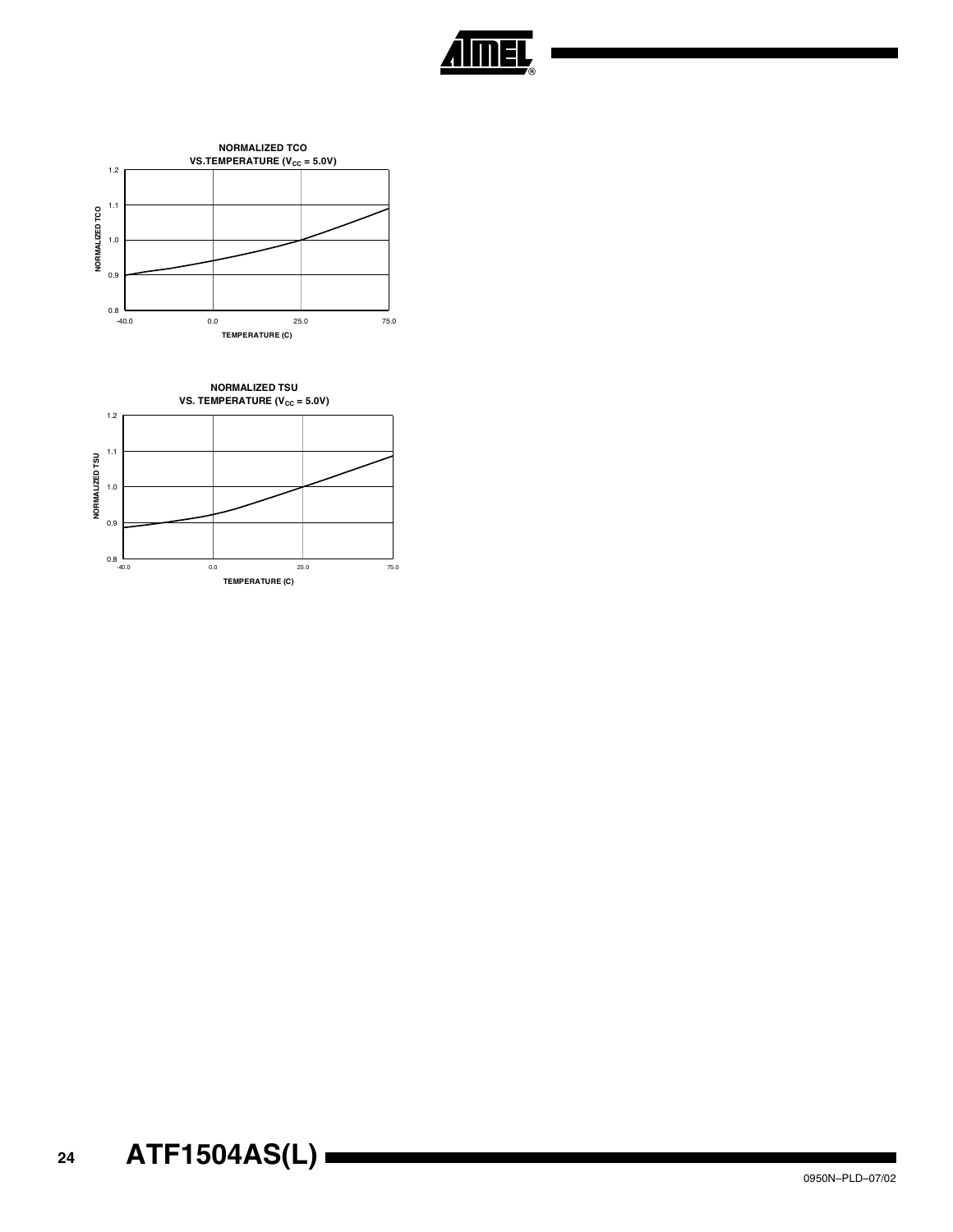## **ATF1504AS Ordering Information**

| $t_{PD}$ | $t_{CO1}$ | $f_{MAX}$ |                      |         |                                    |
|----------|-----------|-----------|----------------------|---------|------------------------------------|
| (ns)     | (ns)      | (MHz)     | <b>Ordering Code</b> | Package | <b>Operation Range</b>             |
| 7.5      | 4.5       | 166.7     | ATF1504AS-7 AC44     | 44A     | Commercial                         |
|          |           |           | ATF1504AS-7 JC44     | 44J     | ( $0^{\circ}$ C to $70^{\circ}$ C) |
|          |           |           | ATF1504AS-7 JC68     | 68J     |                                    |
|          |           |           | ATF1504AS-7 JC84     | 84J     |                                    |
|          |           |           | ATF1504AS-7 QC100    | 100Q1   |                                    |
|          |           |           | ATF1504AS-7 AC100    | 100A    |                                    |
| 10       | 5         | 125       | ATF1504AS-10 AC44    | 44A     | Commercial                         |
|          |           |           | ATF1504AS-10 JC44    | 44J     | ( $0^{\circ}$ C to $70^{\circ}$ C) |
|          |           |           | ATF1504AS-10 JC68    | 68J     |                                    |
|          |           |           | ATF1504AS-10 JC84    | 84J     |                                    |
|          |           |           | ATF1504AS-10 QC100   | 100Q1   |                                    |
|          |           |           | ATF1504AS-10 AC100   | 100A    |                                    |
| 10       | 5         | 125       | ATF1504AS-10 AI44    | 44A     | Industrial                         |
|          |           |           | ATF1504AS-10 JI44    | 44J     | $(-40^{\circ}C$ to $+85^{\circ}C)$ |
|          |           |           | ATF1504AS-10 JI68    | 68J     |                                    |
|          |           |           | ATF1504AS-10 JI84    | 84J     |                                    |
|          |           |           | ATF1504AS-10 QI100   | 100Q1   |                                    |
|          |           |           | ATF1504AS-10 AI100   | 100A    |                                    |
| 15       | 8         | 100       | ATF1504AS-15 AC44    | 44A     | Commercial                         |
|          |           |           | ATF1504AS-15 JC44    | 44J     | (0 $\degree$ C to 70 $\degree$ C)  |
|          |           |           | ATF1504AS-15 JC68    | 68J     |                                    |
|          |           |           | ATF1504AS-15 JC84    | 84J     |                                    |
|          |           |           | ATF1504AS-15 QC100   | 100Q1   |                                    |
|          |           |           | ATF1500AS-15 AC100   | 100A    |                                    |
| 15       | 8         | 100       | ATF1504AS-15 AI44    | 44A     | Industrial                         |
|          |           |           | ATF1504AS-15 JI44    | 44J     | $(-40^{\circ}C$ to $+85^{\circ}C)$ |
|          |           |           | ATF1504AS-15 JI68    | 68J     |                                    |
|          |           |           | ATF1504AS-15 JI84    | 84J     |                                    |
|          |           |           | ATF1504AS-15 QI100   | 100Q1   |                                    |
|          |           |           | ATF1504AS-15 AI100   | 100A    |                                    |

## **Using "C" Product for Industrial**

To use commercial product for Industrial temperature ranges, down-grade one speed grade from the "I" to the "C" device (7 ns " $C$ " = 10 ns "l") and de-rate power by 30%.

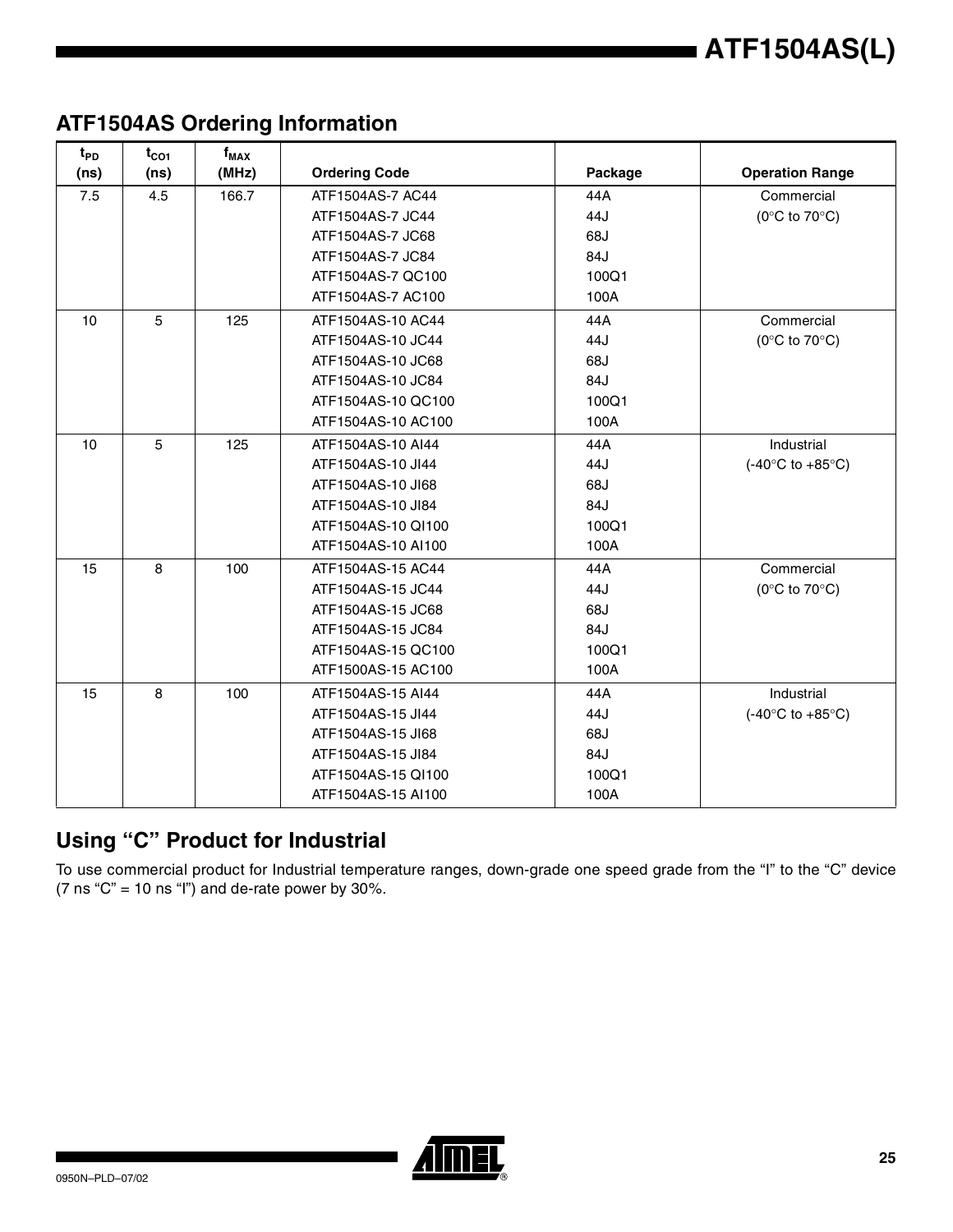

| t <sub>PD</sub><br>(ns) | $t_{CO1}$<br>(ns) | $f_{MAX}$<br>(MHz) | <b>Ordering Code</b> | Package | <b>Operation Range</b>               |
|-------------------------|-------------------|--------------------|----------------------|---------|--------------------------------------|
| 20                      | 12                | 83.3               | ATF1504ASL-20 AC44   | 44A     | Commercial                           |
|                         |                   |                    | ATF1504ASL-20 JC44   | 44J     | (0 $\degree$ C to 70 $\degree$ C)    |
|                         |                   |                    | ATF1504ASL-20 JC68   | 68J     |                                      |
|                         |                   |                    | ATF1504ASL-20 JC84   | 84J     |                                      |
|                         |                   |                    | ATF1504ASL-20 QC100  | 100Q1   |                                      |
|                         |                   |                    | ATF1504ASL-20 AC100  | 100A    |                                      |
| 25                      | 15                | 70                 | ATF1504ASL-25 AI44   | 44 A    | Industrial                           |
|                         |                   |                    | ATF1504ASL-25 JI84   | 44J     | $(-40^{\circ}$ C to $+85^{\circ}$ C) |
|                         |                   |                    | ATF1504ASL-25 JI68   | 68J     |                                      |
|                         |                   |                    | ATF1504ASL-25 JI84   | 84J     |                                      |
|                         |                   |                    | ATF1504ASL-25 QI100  | 100Q1   |                                      |
|                         |                   |                    | ATF1504ASL-25 AI100  | 100A    |                                      |

## **ATF1504ASL Ordering Information**

## **Using "C" Product for Industrial**

To use commercial product for Industrial temperature ranges, down-grade one speed grade from the "I" to the "C" device (7 ns " $C$ " = 10 ns "l") and de-rate power by 30%.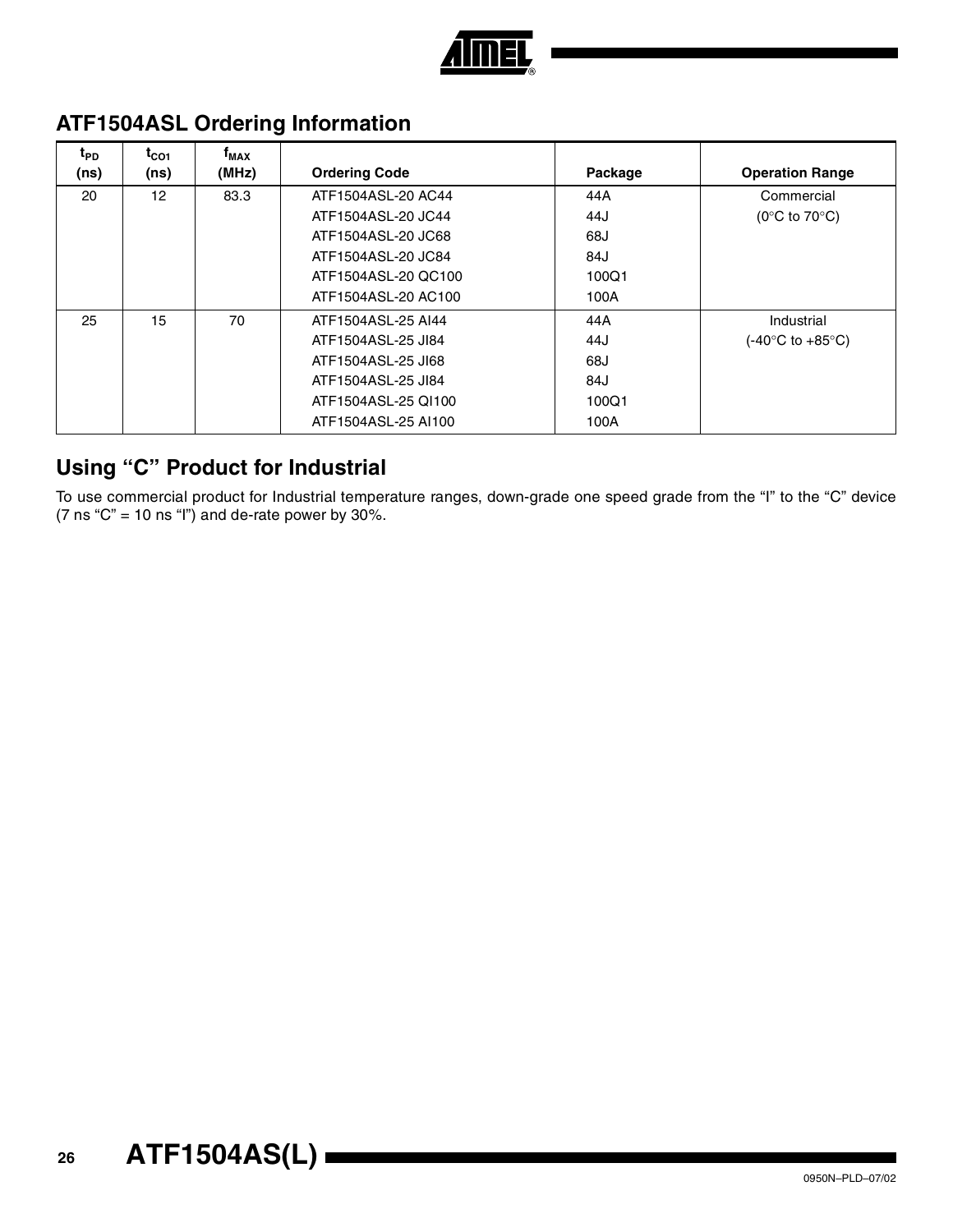### **Packaging Information**

#### **44A – TQFP**



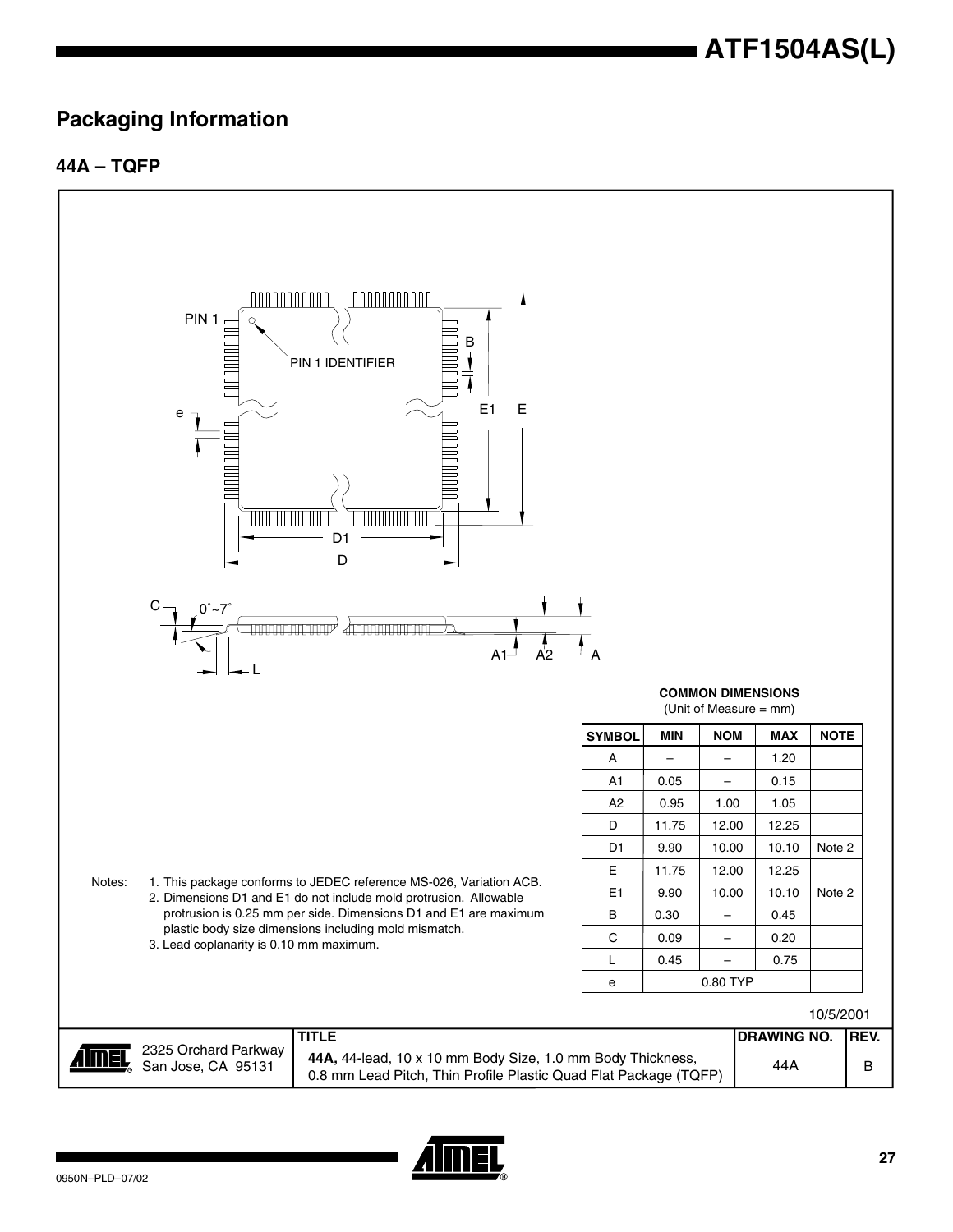

#### **44J – PLCC**

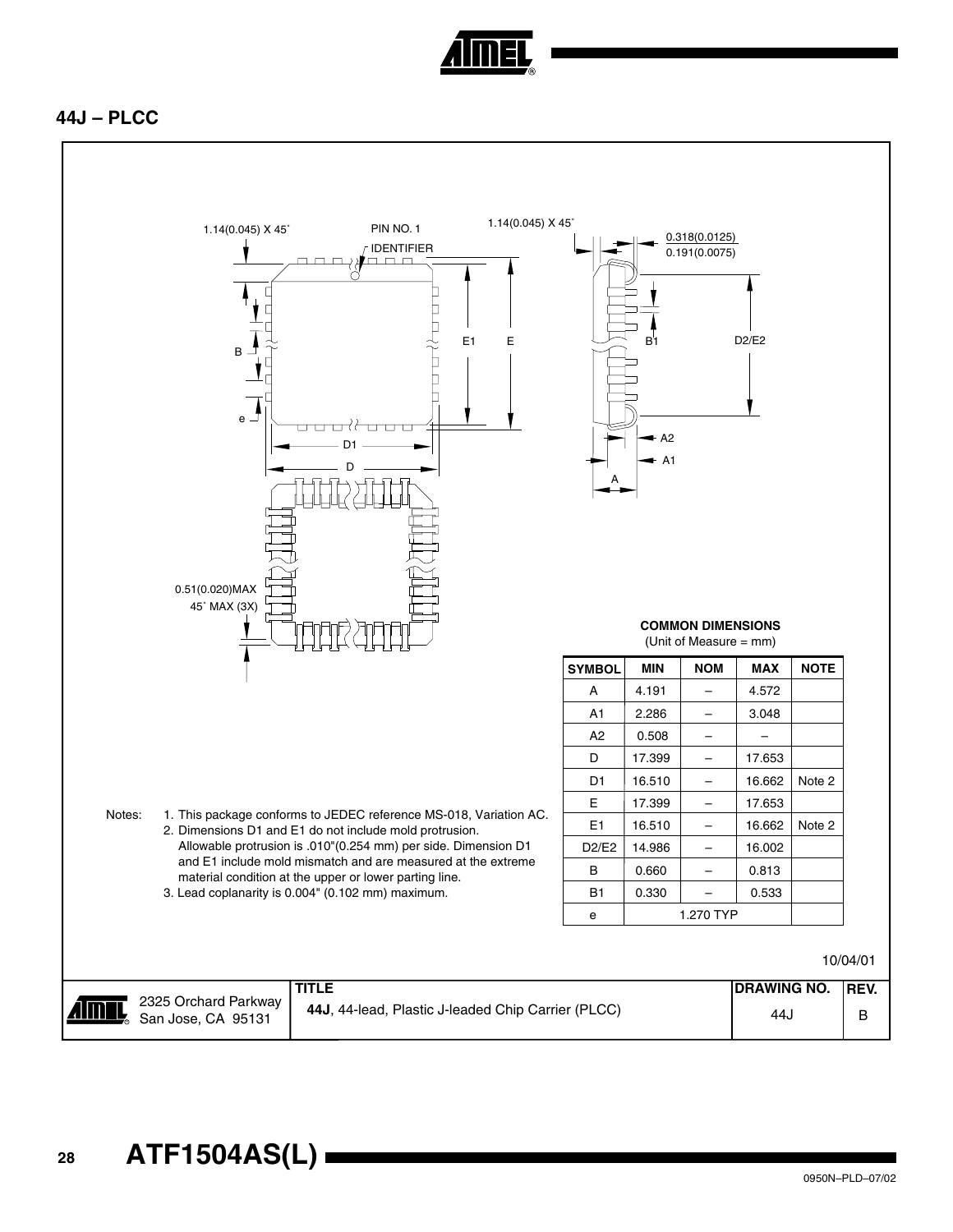#### **68J – PLCC**



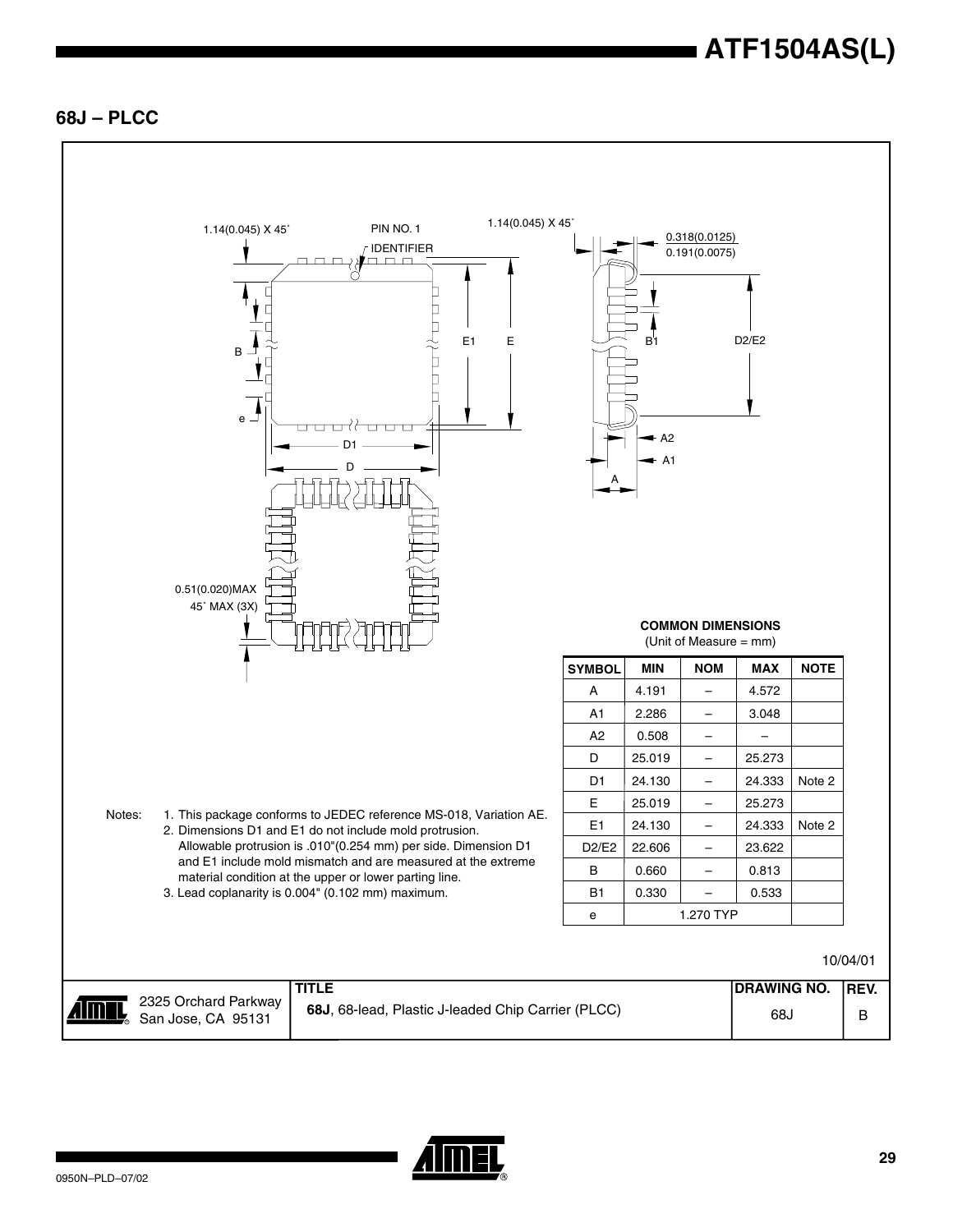

#### **84J – PLCC**

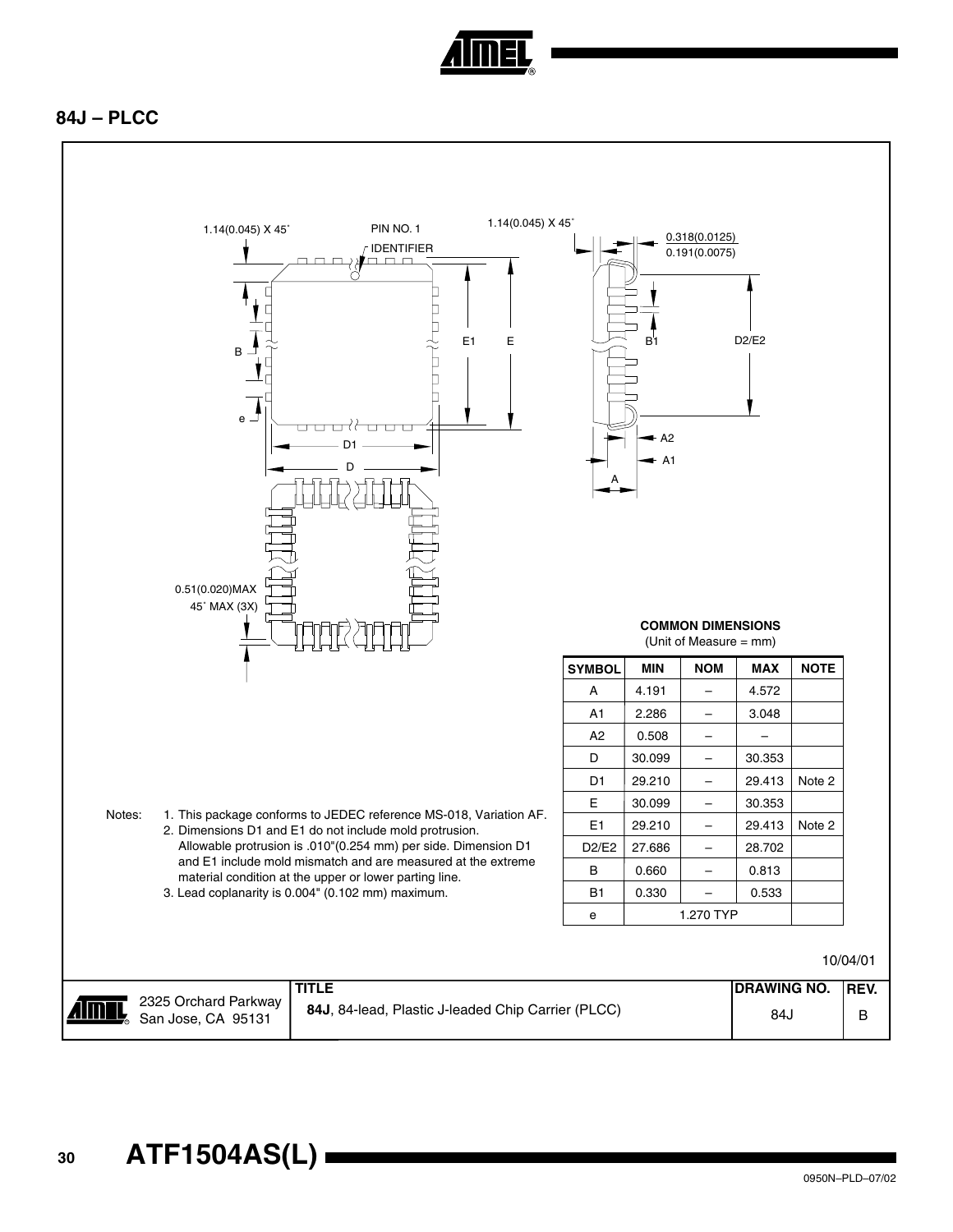#### **100Q1 – PQFP**



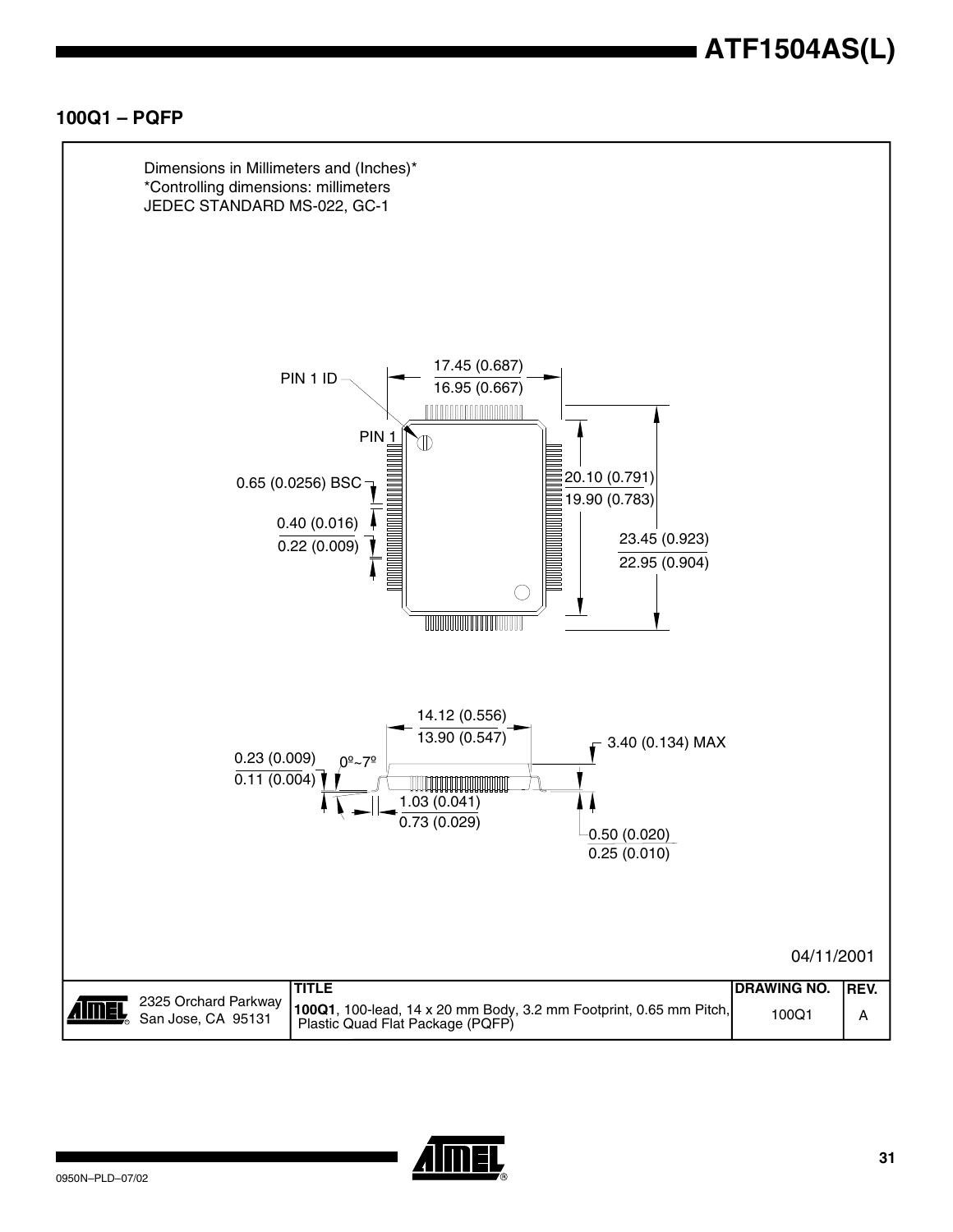

#### **100A – TQFP**